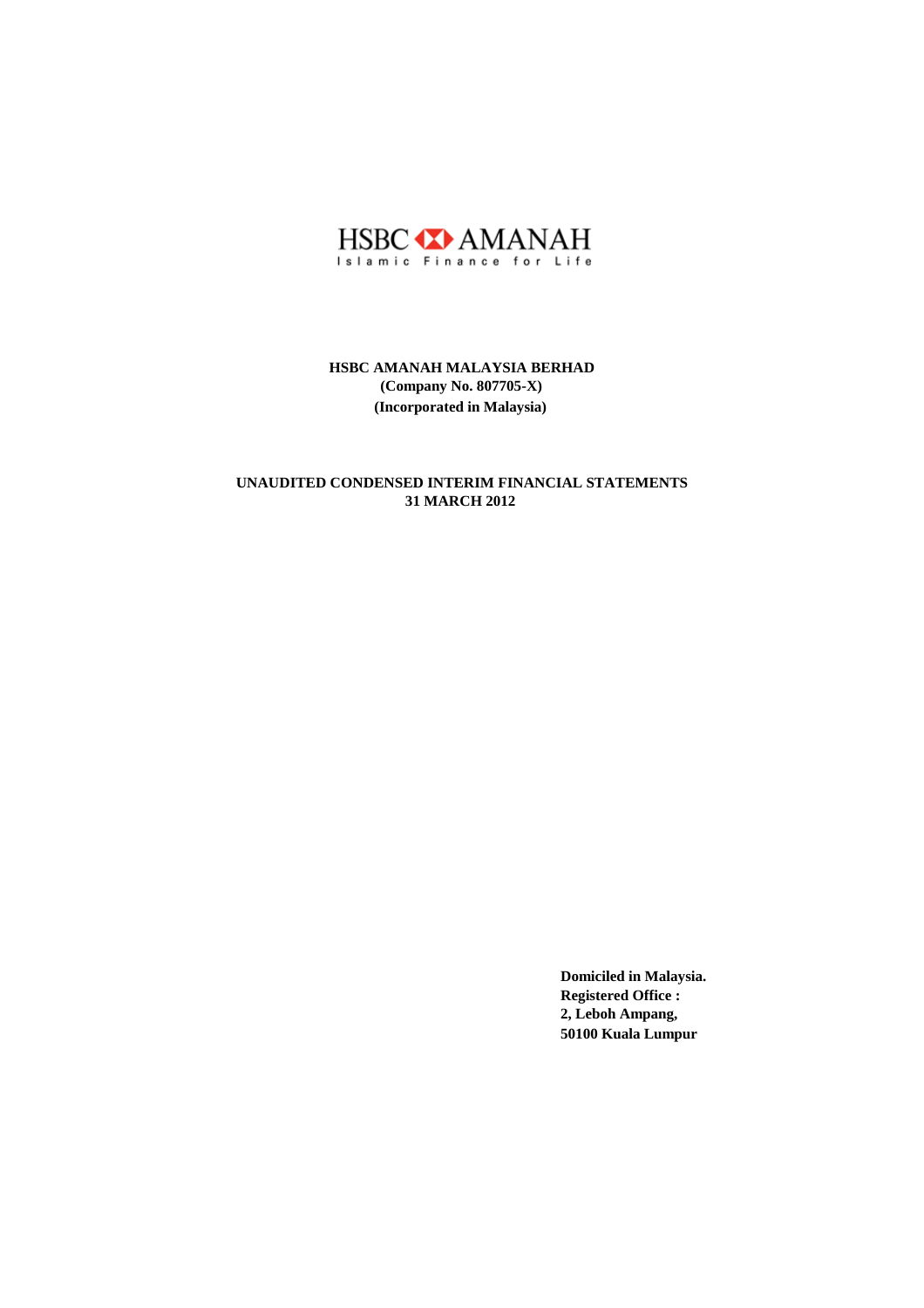## **MANAGEMENT'S CERTIFICATION**

I hereby certify that the attached unaudited condensed interim financial statements for the financial period ended 31 March 2012 have been prepared from the Bank's accounting and other records and that they are in accordance with the requirements of MFRS 134: Interim Financial Reporting issued by the Malaysian Accounting Standards Board ("MASB"), International Accounting Standards ("IAS") 34, Interim Financial Reporting, Guidelines on Financial Reporting for Licenced Islamic Banks and Circular on the Application of FRS and Revised Financial Reporting for Islamic Banks issued by Bank Negara Malaysia in 2012.

SAW SAY PIN Chief Financial Officer

Date : 24 April 2012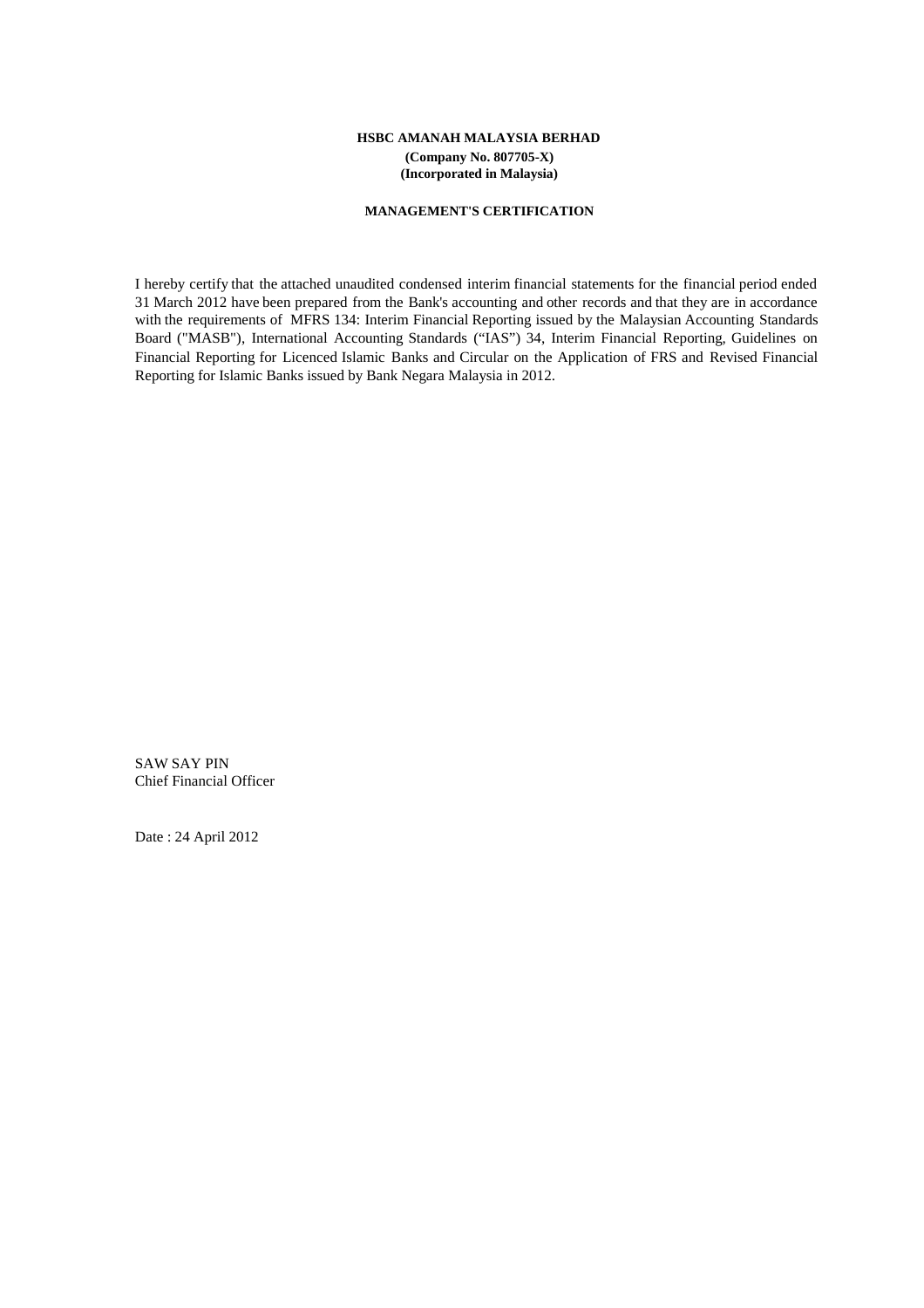# **UNAUDITED CONDENSED STATEMENT OF FINANCIAL POSITION AT 31 MARCH 2012**

|                                              |             | 31 Mar 2012   | 31 Dec 2011   | 1 Jan 2011    |
|----------------------------------------------|-------------|---------------|---------------|---------------|
|                                              | <b>Note</b> | <b>RM'000</b> | <b>RM'000</b> | <b>RM'000</b> |
| <b>Assets</b>                                |             |               |               |               |
| Cash and short-term funds                    | 11          | 2,591,484     | 1,536,792     | 1,508,998     |
| Financial Assets Held-for-Trading            | 12          | 501           | 216,716       | 148,006       |
| Financial Investments Available-for-Sale     | 13          | 688,241       | 422,086       | 330,665       |
| Financing and advances                       | 14          | 7,829,175     | 7,546,346     | 4,636,276     |
| Other assets                                 | 16          | 43,773        | 212,308       | 59,035        |
| Statutory deposits with Bank Negara Malaysia |             | 270,562       | 228,562       | 34,729        |
| Equipment                                    |             | 17,982        | 18,926        | 16,425        |
| Intangible assets                            |             | 328           | 461           | 1,499         |
| Deferred tax assets                          |             | 29,241        | 15,182        | 18,002        |
| <b>Total Assets</b>                          |             | 11,471,287    | 10,197,379    | 6,753,635     |
| <b>Liabilities</b>                           |             |               |               |               |
| Deposits from customers                      | 17          | 7,303,204     | 5,476,252     | 3,782,536     |
| Deposits and placements from banks           |             |               |               |               |
| and other financial institutions             | 18          | 3,037,961     | 3,740,525     | 2,084,599     |
| Bills and acceptances payable                |             | 10,154        | 7,600         | 5,531         |
| Other liabilities                            | 19          | 147,741       | 102,105       | 91,670        |
| Provision for taxation                       |             | 25,863        | 6,838         | 4,448         |
| <b>Total Liabilities</b>                     |             | 10,524,923    | 9,333,320     | 5,968,784     |
| <b>Shareholder's Equity</b>                  |             |               |               |               |
| Share capital                                |             | 50,000        | 50,000        | 50,000        |
| Reserves                                     |             | 896,364       | 814,059       | 734,851       |
|                                              |             |               |               |               |
| <b>Total Shareholder's Equity</b>            |             | 946,364       | 864,059       | 784,851       |
| Total Liabilities and Shareholder's Equity   |             | 11,471,287    | 10,197,379    | 6,753,635     |
| Commitments and Contingencies                | 27          | 5,943,791     | 5,535,558     | 1,823,148     |
|                                              |             |               |               |               |

*The unaudited condensed interim financial statements should be read in conjunction with the audited financial* statements of the Bank for the financial year ended 31 December 2011 and the accompanying explanatory notes on *pages 5 to 23 attached to the unaudited condensed interim financial statements.*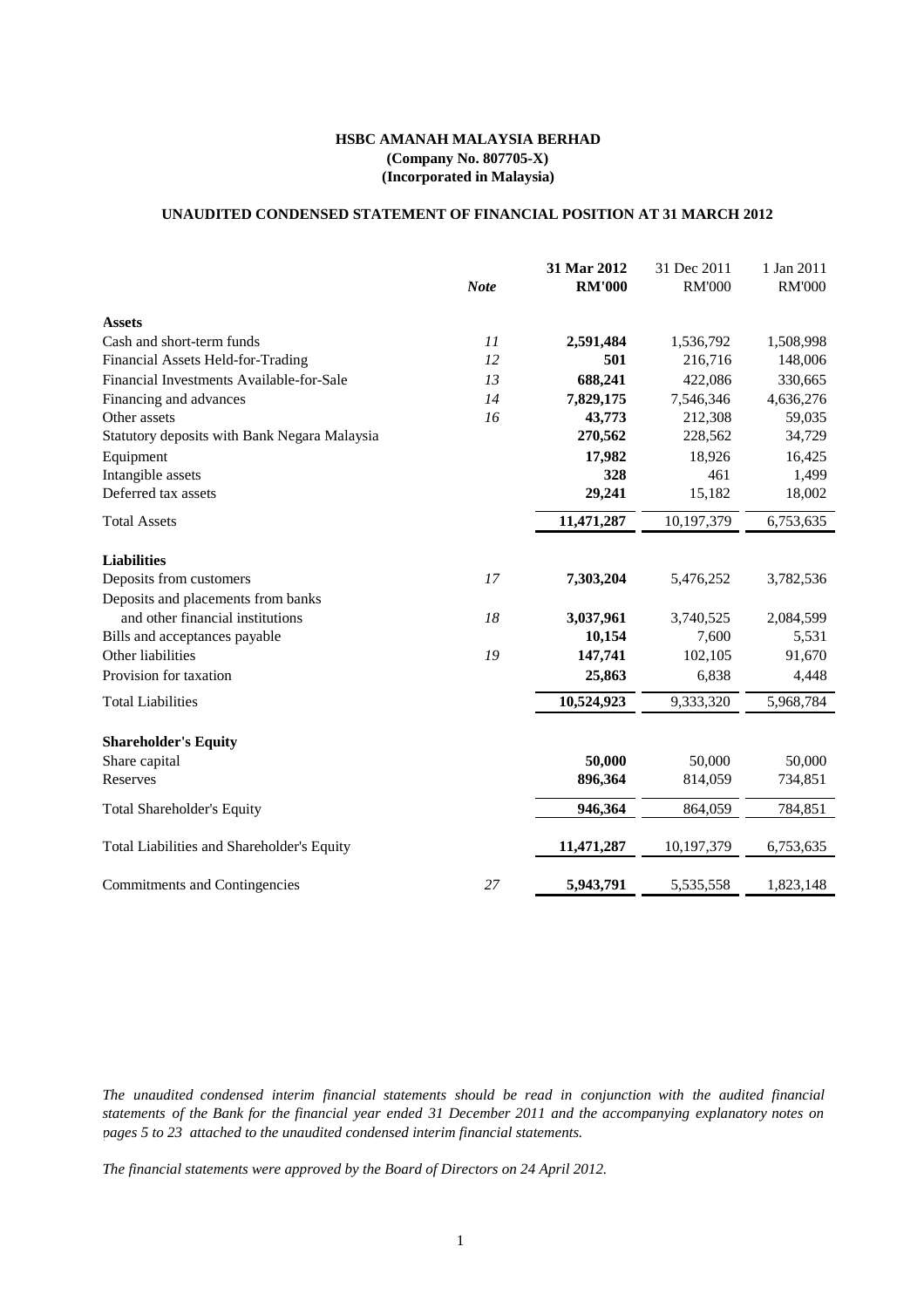# **INCOME FOR THE FINANCIAL PERIOD ENDED 31 MARCH 2012 UNAUDITED CONDENSED STATEMENT OF PROFIT OR LOSS AND OTHER COMPREHENSIVE**

|                                                               |             | 31 Mar 2012   | 31 Mar 2011   |
|---------------------------------------------------------------|-------------|---------------|---------------|
|                                                               | <b>Note</b> | <b>RM'000</b> | <b>RM'000</b> |
| Income derived from investment of                             |             |               |               |
| depositors' funds and others                                  | 20          | 158,976       | 93,679        |
| Income derived from investment of                             |             |               |               |
| shareholder's funds                                           | 21          | 26,681        | 23,337        |
| Impairment losses on financing                                | 22          | (25, 175)     | (21, 215)     |
| Total distributable income                                    |             | 160,482       | 95,801        |
| Income attributable to depositors                             | 23          | (62, 101)     | (31, 355)     |
| Total net income                                              |             | 98,381        | 64,446        |
| Personnel expenses                                            | 24          | (9, 482)      | (8,029)       |
| Other overheads and expenditures                              | 25          | (37, 983)     | (27, 654)     |
| Profit before taxation                                        |             | 50,916        | 28,763        |
| Taxation                                                      |             | (12,745)      | (6, 413)      |
| Profit for the period                                         |             | 38,171        | 22,350        |
| Other comprehensive income                                    |             |               |               |
| Items that may be reclassified subsequently to profit or loss |             |               |               |
| Fair value reserve                                            |             |               |               |
| Change in fair value                                          |             | (339)         | (371)         |
| Income tax relating to components of                          |             |               |               |
| other comprehensive income                                    |             | 85            | 92            |
| Other comprehensive income for the                            |             |               |               |
| period, net of tax                                            |             | (254)         | (279)         |
| Total comprehensive income for the period                     |             | 37,917        | 22,071        |
| Profit attributable to the owner of the Bank                  |             | 38,171        | 22,350        |
| Total comprehensive income attributable to owner of the Bank  |             | 37,917        | 22,071        |
| Basic earnings per RM0.50 ordinary share                      |             | 38.2 sen      | 22.4 sen      |

*The unaudited condensed interim financial statements should be read in conjunction with the audited financial* statements of the Bank for the financial year ended 31 December 2011 and the accompanying explanatory notes on *pages 5 to 23 attached to the unaudited condensed interim financial statements.*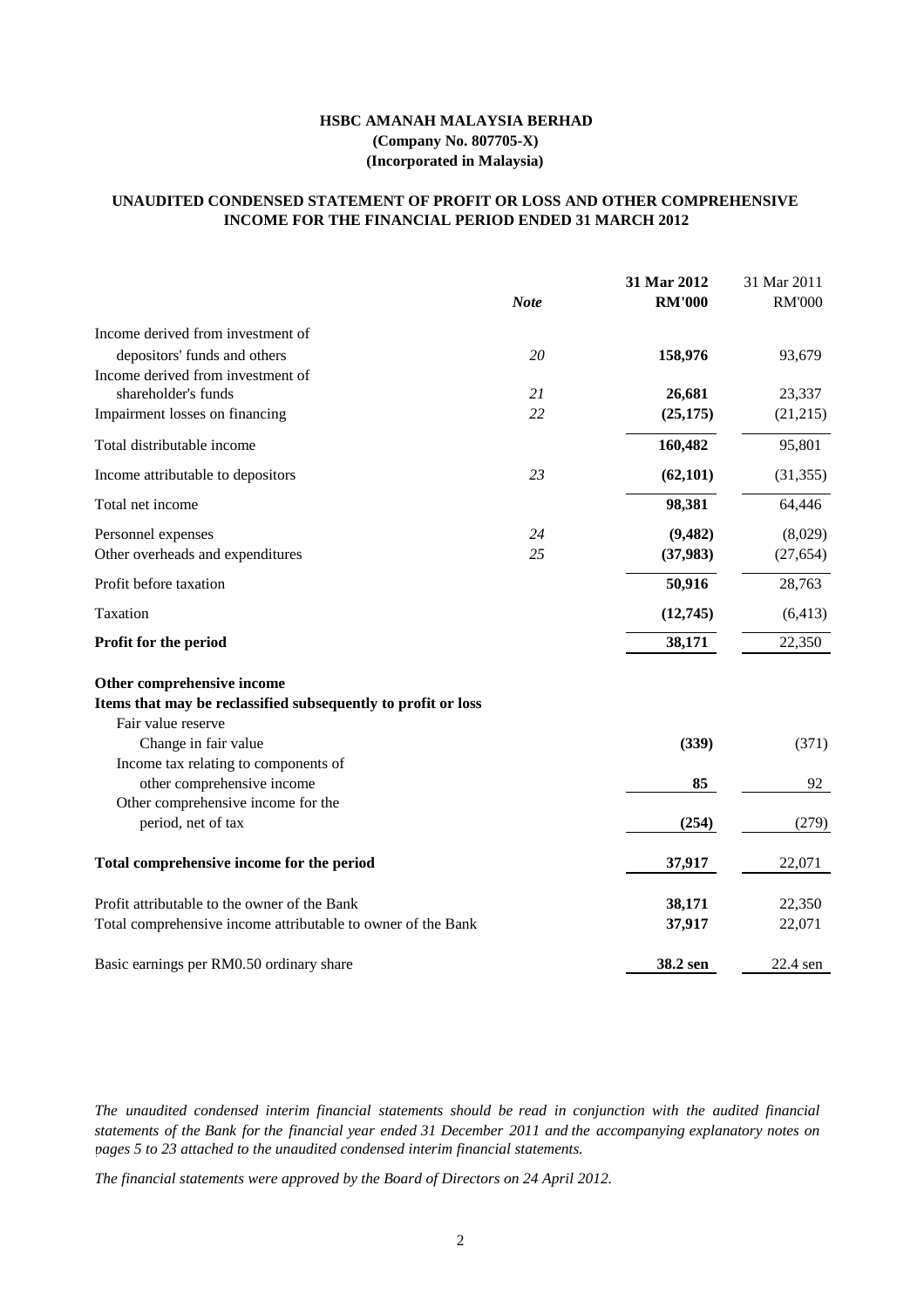### **UNAUDITED CONDENSED STATEMENT OF CHANGES IN EQUITY FOR THE FINANCIAL PERIOD ENDED 31 MARCH 2012**

|                                                                               |                          |               | Non-distributable   |                |                |                          | Distributable            |                 |
|-------------------------------------------------------------------------------|--------------------------|---------------|---------------------|----------------|----------------|--------------------------|--------------------------|-----------------|
|                                                                               |                          |               |                     | Available-     | Capital        | Profit                   |                          |                 |
|                                                                               | Share                    | Share         | Statutory           | for-sale       | contribution   | equalisation             | Retained                 | Total           |
|                                                                               | capital                  | premium       | reserve             | reserve        | reserve        | reserve                  | profits                  |                 |
|                                                                               | <b>RM'000</b>            | <b>RM'000</b> | <b>RM'000</b>       | <b>RM'000</b>  | <b>RM'000</b>  | <b>RM'000</b>            | <b>RM'000</b>            | <b>RM'000</b>   |
| 2011                                                                          |                          |               |                     |                |                |                          |                          |                 |
| Balance as at 1 January 2011                                                  | 50,000                   | 610,000       | 50,000              | (136)          | 335            |                          | 74,652                   | 784,851         |
| Total comprehensive income for the period                                     |                          |               |                     |                |                |                          |                          |                 |
| Net profit for the period                                                     |                          |               |                     |                |                |                          | 22,350                   | 22,350          |
| <b>Transfer to Statutory Reserve</b>                                          |                          |               |                     |                |                |                          |                          |                 |
| Other comprehensive income, net of income tax                                 |                          |               |                     |                |                |                          |                          |                 |
| Fair value reserve:                                                           |                          |               |                     |                |                |                          |                          |                 |
| Net change in fair value                                                      |                          |               |                     | (279)          |                |                          | $\overline{\phantom{a}}$ | (279)           |
| Total other comprehensive income<br>Total comprehensive income for the period | $\sim$                   | $\sim$        | $\blacksquare$<br>٠ | (279)<br>(279) | $\sim$         | $\blacksquare$           | $\sim$<br>22,350         | (279)<br>22,071 |
|                                                                               |                          |               |                     |                |                |                          |                          |                 |
| Transactions with ultimate holding company, recorded directly in equity       |                          |               |                     |                |                |                          |                          |                 |
| Share based payment transactions                                              |                          |               |                     |                | 55             |                          |                          | 55              |
| Balance as at 31 March 2011                                                   | 50,000                   | 610,000       | 50,000              | (415)          | 390            |                          | 97,002                   | 806,977         |
|                                                                               |                          |               |                     |                |                |                          |                          |                 |
| 2012                                                                          |                          |               |                     |                |                |                          |                          |                 |
| Balance as at 1 January 2012                                                  | 50,000                   | 610,000       | 50,000              | 148            | 695            |                          | 153,216                  | 864,059         |
| Effect of convergence to MFRS                                                 |                          |               |                     |                |                |                          | 38,982                   | 38,982          |
| Balance as at 1 January 2012, restated                                        | 50,000                   | 610,000       | 50,000              | 148            | 695            | $\overline{\phantom{a}}$ | 192,198                  | 903,041         |
| Total comprehensive income for the period                                     |                          |               |                     |                |                |                          |                          |                 |
| Net profit for the period                                                     |                          |               |                     |                |                |                          | 38,171                   | 38,171          |
| Other comprehensive income, net of income tax                                 |                          |               |                     |                |                |                          |                          |                 |
| Fair value reserve:                                                           |                          |               |                     |                |                |                          |                          |                 |
| Net change in fair value                                                      |                          |               |                     | (254)          |                |                          |                          | (254)           |
| Total other comprehensive income                                              | $\overline{\phantom{a}}$ |               | $\blacksquare$      | (254)          | $\blacksquare$ | $\blacksquare$           |                          | (254)           |
| Total comprehensive income for the period                                     |                          |               |                     | (254)          |                | $\blacksquare$           | 38,171                   | 37,917          |
| Transactions with ultimate holding company, recorded directly in equity       |                          |               |                     |                |                |                          |                          |                 |
| Share based payment transactions                                              |                          |               |                     |                | 46             |                          |                          | 46              |
| Other transactions, recorded directly in equity                               |                          |               |                     |                |                |                          |                          |                 |
| Reclassification of profit equalisation reserve to equity                     |                          |               |                     |                |                | 5,360                    |                          | 5,360           |
| Balance as at 31 March 2012                                                   | 50,000                   | 610.000       | 50,000              | (106)          | 741            | 5.360                    | 230.369                  | 946.364         |

The unaudited condensed interim financial statements should be read in conjunction with the audited financial statements of the Bank for the financial year ended 31 December 2011 and the accompanying explanatory *notes on pages 5 to 23 attached to the unaudited condensed interim financial statements.*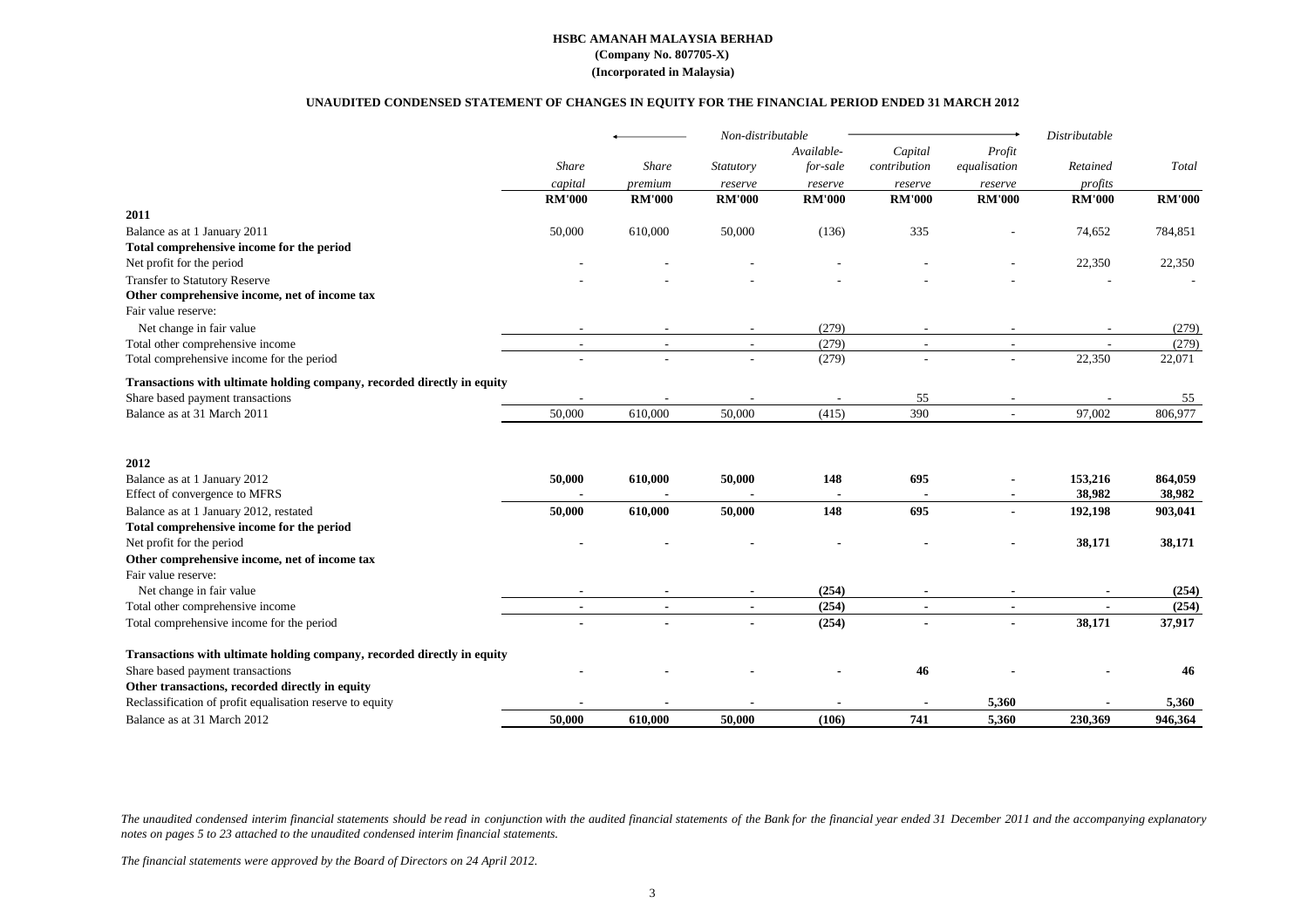# **FOR THE FINANCIAL PERIOD ENDED 31 MARCH 2012 UNAUDITED CONDENSED CASH FLOW STATEMENT**

|                                                      | 31 Mar 2012   | 31 Mar 2011   |
|------------------------------------------------------|---------------|---------------|
|                                                      | <b>RM'000</b> | <b>RM'000</b> |
| Profit before taxation                               | 50,916        | 28,763        |
| Adjustments for non-operating and non-cash items     | 45,064        | 1,990         |
| Operating profit before working capital changes      | 95,980        | 30,753        |
| Changes in working capital:                          |               |               |
| Net changes in operating assets                      | 59,921        | (306, 019)    |
| Net changes in operating liabilities                 | 1,172,578     | 407,469       |
| Taxation paid                                        | (6,500)       | (4,000)       |
| Net cash generated from operating activities         | 1,321,979     | 128,203       |
| Net cash used in investing activities                |               | 3,716         |
| Net cash generated from financing activities         | (267, 287)    |               |
|                                                      | (267, 287)    | 3,716         |
| Net changes in cash and cash equivalents             | 1,054,692     | 131,919       |
| Cash and cash equivalents at beginning of the period | 1,536,792     | 1,508,998     |
| Cash and cash equivalents at end of the period       | 2,591,484     | 1,640,917     |
| Analysis of cash and cash equivalents                |               |               |
| Cash and short-term funds                            | 2,591,484     | 1,640,917     |

The unaudited condensed interim financial statements should be read in conjunction with the audited financial statements of the Bank for the financial year ended 31 December 2011 and the accompanying explanatory notes on pages 5 to 23 attached *to the unaudited condensed interim financial statements.*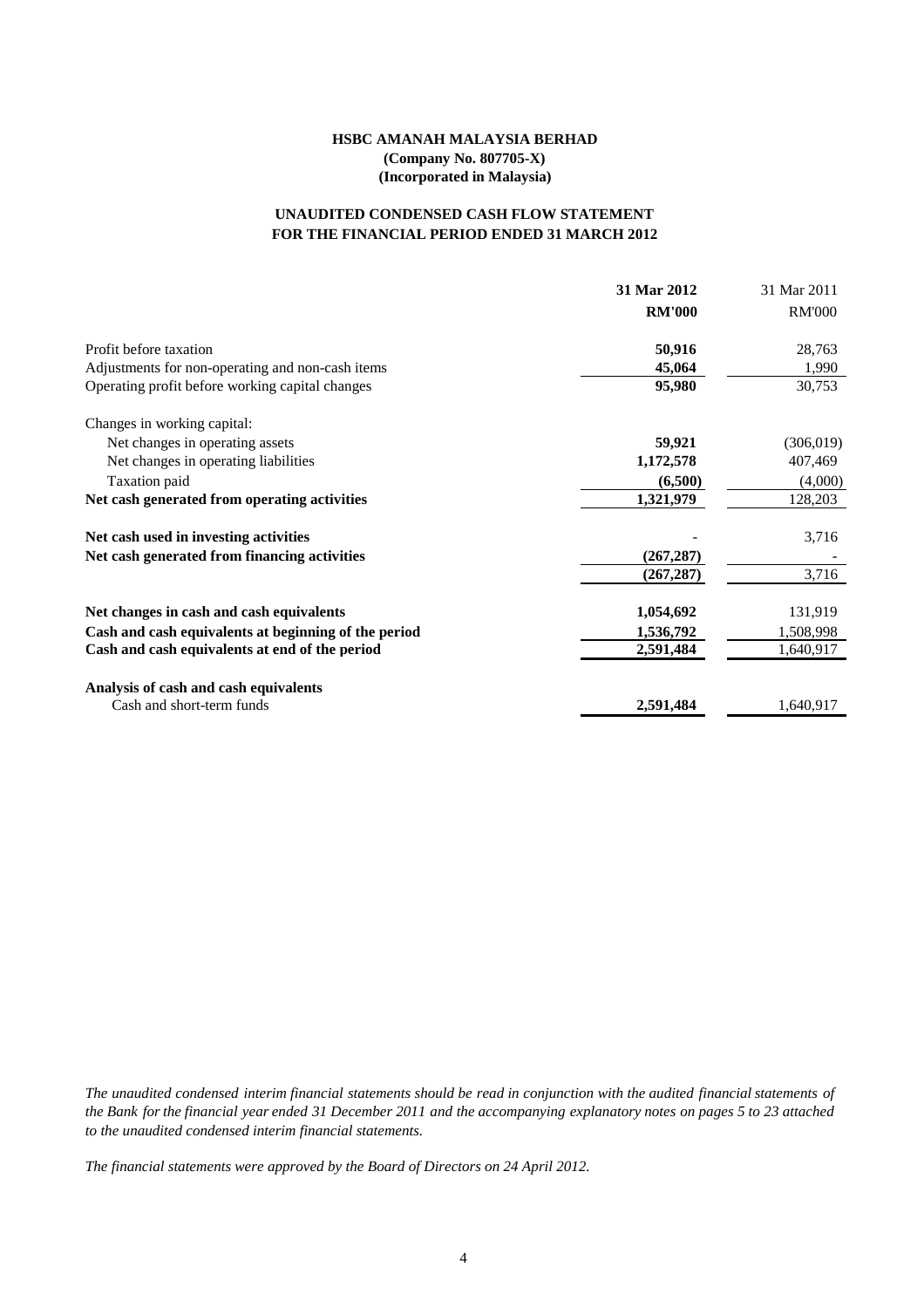# **EXPLANATORY NOTES TO THE INTERIM FINANCIAL STATEMENTS AT 31 MARCH 2012**

### **1 General Information**

HSBC Amanah Malaysia Berhad ("the Bank") incorporated on 26 February 2008, is a licensed Islamic Bank under the Islamic Banking Act, 1983. The registered office of the Bank is at No. 2, Leboh Ampang, 50100 Kuala Lumpur.

The principal activities of the Bank are Islamic banking and related financial services.

There were no significant changes in these activities during the financial period.

### **2 Basis of Preparation**

The unaudited condensed interim financial statements for the financial period ended 31 March 2012 have been prepared in accordance with the requirements of Malaysian Financial Reporting Standards ("MFRS") 134: Interim Financial Reporting issued by the Malaysian Accounting Standards Board ("MASB"), as modified by Bank Negara Malaysia's ("BNM") guidelines and with International Accounting Standards ("IAS") 34, Interim Financial Reporting. The unaudited condensed interim financial statements do not include all of the information required for full annual financial statements, and should be read in conjunction with the audited financial statements of the Bank as at and for the financial year ended 31 December 2011. The explanatory notes attached in the unaudited condensed interim financial statements provide an explanation of events and transactions that are significant for an understanding of the changes in the financial position and performance of the Bank since the financial year ended 31 December 2011.

The Bank's unaudited condensed interim financial statements include the financial statements of the Bank. The audited financial statements of the Bank as at and for the year ended 31 December 2011 were prepared under Financial Reporting Standards (FRSs). Since the previous annual audited financial statements as at 31 December 2011 were issued, the Bank has adopted the Malaysian Financial Reporting Standards ("MFRS") framework issued by the Malaysian Accounting Standards Board ("MASB") with effect from 1 January 2012. This MFRS framework was introduced by the MASB in order to fully converge Malaysia's existing Financial Reporting Standards ("FRS") framework with the International Financial Reporting Standards ("IFRS") framework issued by the International Accounting Standards Board. Whilst all FRSs issued under the previous FRS framework were equivalent to the MFRSs issued under the MFRS framework, there are some differences in relation to the transitional provisions and effective dates contained in certain FRSs.

This isthe Bank's first condensed interim financial statements covered by the MFRS framework and MFRS 1, First-time Adoption of Malaysian Financial Reporting Standards has been applied. The MFRS did not result in any material financial impact to the Bank other than the financial impact arising from the change in accounting policy on the impairment of collectively assessed financing and advances, and the fair valuation of structured deposits, as the accounting policies adopted under the previous FRS framework were already in line with the requirements of the MFRS framework. The change in accounting policy on impairment of collectively assessed financing and advances is as described in Note 2 (a). A detailed explanation of how the transition to MFRSs has affected the reported financial position, financial performance and cash flows of the Bank is provided in Note 28.

The Bank has early adopted the amendments to MFRS 101, Presentation of Financial Statements which is originally effective for annual periods beginning on or after 1 July 2012. The early adoption of the amendments to MFRS 101 has no impact on the financial statements other than the presentation format of the statement of profit or loss and other comprehensive income.

The Bank has not applied the following accounting standards, amendments and interpretations that have been issued by the MASB as they are either not applicable or not yet effective for the Bank.

|                          | <b>MFRS/Interpretations</b>                                                     | <b>Effective date</b> |
|--------------------------|---------------------------------------------------------------------------------|-----------------------|
|                          | Amendments to MFRS 7, Financial Instruments: Disclosures                        | 1 Jan 2013            |
| $\overline{\phantom{a}}$ | MFRS 10, Consolidated Financial Statements                                      | 1 Jan 2013            |
| $\sim$                   | MFRS 11, Joint Arrangements                                                     | 1 Jan 2013            |
| $\blacksquare$           | MFRS 12, Disclosure of Interests in Other Entities                              | 1 Jan 2013            |
| $\blacksquare$           | MFRS 13, Fair Value Measurement                                                 | 1 Jan 2013            |
| $\sim$                   | MFRS 119, Employee Benefits (2011)                                              | 1 Jan 2013            |
| $\overline{\phantom{a}}$ | MFRS 127, Separate Financial Statements (2011)                                  | 1 Jan 2013            |
| $\blacksquare$           | MFRS 128, Investments in Associates and Joint Ventures (2011)                   | 1 Jan 2013            |
| $\sim$                   | IC Interpretation 20, Stripping Costs in the Production Phase of a Surface Mine | 1 Jan 2013            |
| $\overline{\phantom{a}}$ | Amendments to MFRS 132, Financial Instruments: Presentation                     | 1 Jan 2014            |
| $\sim$ 10 $\pm$          | MFRS 9, Financial Instruments (2009)                                            | 1 Jan 2015            |
| $\blacksquare$           | MFRS 9, Financial Instruments (2010)                                            | 1 Jan 2015            |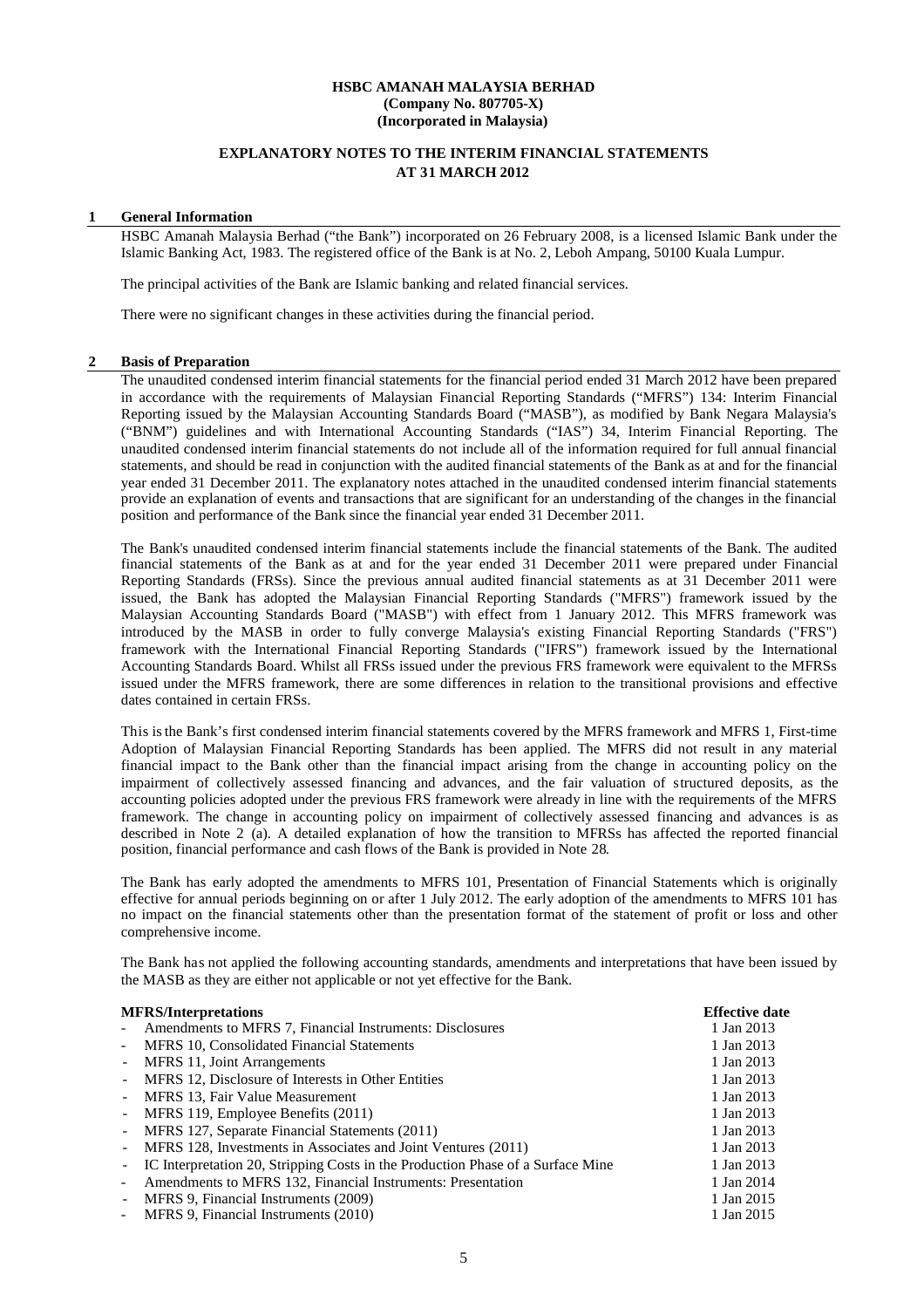### **2 Basis of Preparation (Cont'd)**

The Bank plans to apply the abovementioned accounting standards, amendments and interpretations from the annual period beginning 1 January 2013, except for Amendments to MFRS 132 and MFRS 9 (2009 & 2010) that would apply for the annual period beginning on or after 1 January 2014 and 1 January 2015 respectively.

The initial application of a standard that will be applied prospectively or which requires extended disclosures is not expected to have any financial impact to the current and prior period's financial statements upon their first adoption.

The adoption of MFRS 9 will result in a change in accounting policy. The Bank is currently examining the financial impact of adopting MFRS 9. IC Interpretation 20 is not expected to have any impact on the financial statements of the Bank as it is not relevant to the operations of the Bank. The initial application of the other standards and amendments are not expected to have any material financial impact on the financial statements of the Bank.

## **(a) Change in accounting policy**

### *(i) Impairment of collectively assessed financing and advances*

Prior to the transition to MFRS 139, the Bank had maintained collective impairment provision at 1.5% of total outstanding financing and advances, net of individual impairment provision, in line with Bank Negara Malaysia's transitional provisions under its Guidelines on Classification and Impairment Provisions for Loans/Financing. Upon the transition to MFRS 139 on 1 January 2012, these transitional provisions, which were allowed under the previous FRS framework, were removed and the Bank has applied the requirements of MFRS 139 in the determination of collective impairment provision, of which the revised accounting policy is described below.

### Collectively assessed financing and advances

Impairment is assessed on a collective basis in two circumstances:

- to cover losses which have not yet been identified on loans/financing subject to individual assessment; and
- for homogeneous groups of loans/financing that are not considered individually significant.

### Individually significant financing and advances

Individually assessed financing for which no evidence of impairment has been specifically identified on an individual basis are grouped together according to their credit risk characteristics for the purpose of calculating an estimated collective impairment. These credit risk characteristics may include type of products offered, industry sector, or other relevant factors. As soon as information becomes available which identifies losses on individual financing within the group, those financing are removed from the group and assessed on an individual basis for impairment.

The collective impairment allowance is determined after taking into account:

- historical loss experience in portfolios of similar credit risk characteristics (for example, by industry sector, financing grade or product);
- the estimated period between impairment occurring and the loss being identified and evidenced by the establishment of an appropriate allowance against the individual financing; and
- management's experienced judgement as to whether current economic and credit conditions are such that the actual level of inherent losses at the balance sheet date is likely to be greater or less than that suggested by historical experience.
- the period between a loss occurring and its identification is estimated for each identified portfolio.

### Homogeneous groups of financing and advances

Statistical methods are used to determine impairment losses on a collective basis for homogeneous groups of financing that are not considered individually significant, because individual financing assessment is impracticable. Losses in these groups of financing are recorded on an individual basis only when individual financing are written off, at which point they are removed from the group. Two alternative methods are used to calculate allowances on a collective basis:

When appropriate empirical information is available, roll rate methodology is applied. This methodology employs statistical analyses of historical data and experience of delinquency and default to estimate the amount of financing that will eventually be written off as a result of the events occurring before the balance sheet date which the Bank are not able to identify on an individual financing basis, and that can be reliably estimated. Under this methodology, financing are grouped into ranges according to the number of days past due and statistical analysis is used to estimate the likelihood that financing in each range will progress through the various stages of delinquency, and ultimately prove irrecoverable. In addition to the delinquency groupings, financing are segmented according to their credit characteristics as described above. Current economic conditions are also evaluated when calculating the appropriate level of allowance required to cover inherent loss.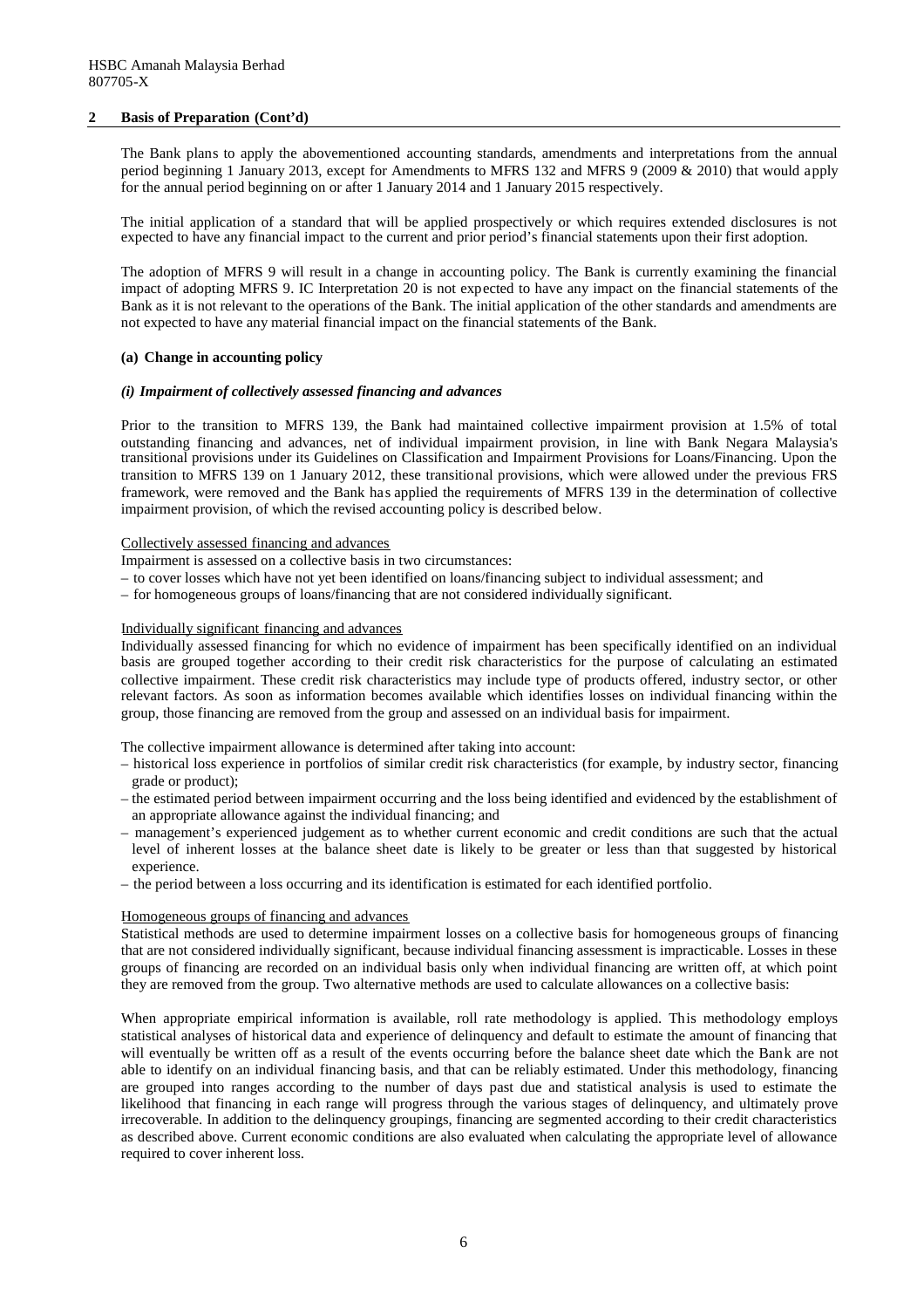## **2 Basis of Preparation (Cont'd)**

## **(a) Change in accounting policy (Cont'd)**

### *(i) Impairment of collectively assessed financing and advances (Cont'd)*

When the portfolio size is small or when information is insufficient or not reliable enough to adopt a roll rate methodology, a basic formulaic approach based on historical loss rate experience is adopted.

In normal circumstances, historical experience provides the most objective and relevant information from which to assess inherent loss within each portfolio, though sometimes it provides less relevant information about the inherent loss in a given portfolio at the balance sheet date, for example, when there have been changes in economic, regulatory or behavioural conditions which result in the most recent trends in portfolio risk factors being not fully reflected in the statistical models. In these circumstances, the risk factors are taken into account by adjusting the impairment allowances derived solely from historical loss experience.

Roll rates, loss rates and the expected timing of future recoveries are regularly benchmarked against actual outcomes to ensure they remain appropriate.

Financing (and related allowances) are normally written off, either partially or in full, when there is no realistic prospect of recovery of these amounts and, for collateralised financing, when the proceeds from the realisation of security have been received.

### *(ii) Regulatory Reserves*

Regulatory reserves is an overlay provision on top of the collective impairment provision based on the collective impairment models.

## **3 Significant Accounting Policies**

Except as described below, the accounting policies applied by the Bank in these condensed interim financial statements are the same as those applied by the Bank in its annual financial statements for the year ended 31 December 2011.

### **(a) Profit Equalisation Reserves (PER)**

PER refers to the amount appropriated out of total gross income in order to maintain an acceptable level of return to depositors as stipulated by BNM's "The Framework of Rate of Return". PER is a provision shared by both the depositors and the Bank.

During the financial period, as stipulated by BNM's "Guidelines on Profit Equalisation Reserve", effective 1 January 2012, PER has been segregated into the portion belonging to the depositors and the Bank based on the contractual profit sharing ratio. The portion belonging to the depositors continues to be recognised as other liabilities but the portion belonging to the Bank is disclosed as a separate reserve in equity.

### **4 Auditors' Report On Preceding Annual Financial Statements**

The audit report on the audited financial statements for the financial year ended 31 December 2011 was not subject to any qualification.

## **5 Seasonality or Cyclical Factors**

The business operations of the Bank are not subject to material seasonal or cyclical fluctuations.

### **6 Unusual Items Due to Their Nature, Size or Incidence**

There were no unusual items affecting assets, liabilities, equity, net income or cash flows of the Bank for the financial period ended 31 March 2012.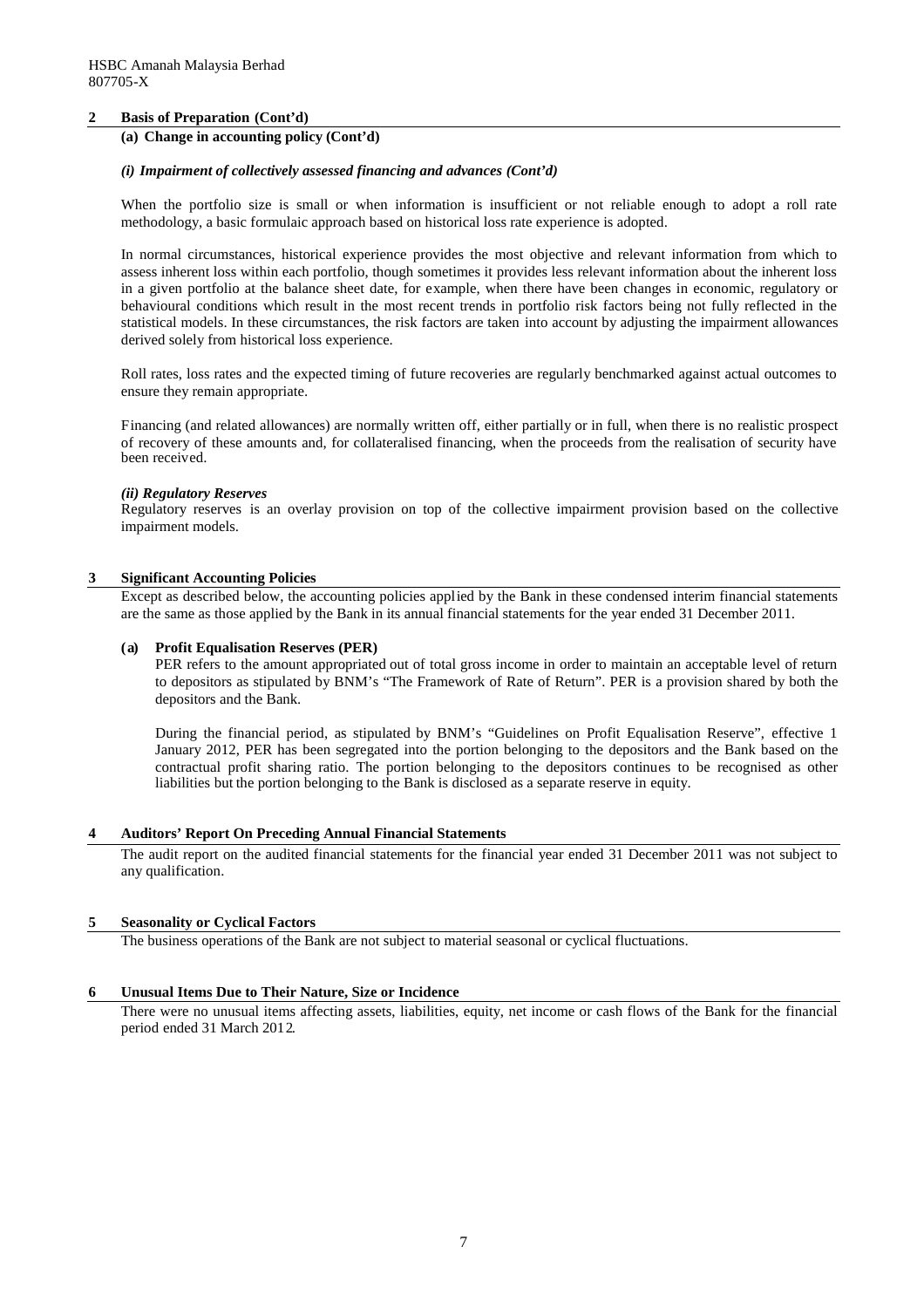## **7 Changes in Estimates**

The preparation of financial information requires the use of estimates. The use of available information and the application of judgement are inherent in the formation of estimates; actual results in the future may differ from those reported. Management believes that critical accounting policies where judgement is necessarily applied are those which relate to impairment of financing and advances, the valuation of financial instruments and the impairment of availablefor-sale financial investments

There were no material changes in estimates of amounts reported in prior financial year that have a material effect on the financial results and position of the Bank for the financial period ended 31 March 2012, except for those arising from the change in accounting treatment as disclosed in Note 28.

### **8 Debt and Equity Securities**

There were no issuances, cancellations, repurchases, resale or repayment of debt and equity securities during the financial period ended 31 March 2012.

## **9 Dividend**

No dividend was declared nor paid during the financial period ended 31 March 2012.

## **10 Significant Events**

There were no material events subsequent to the balance sheet date that requires disclosure or adjustments to the unaudited condensed interim financial statements.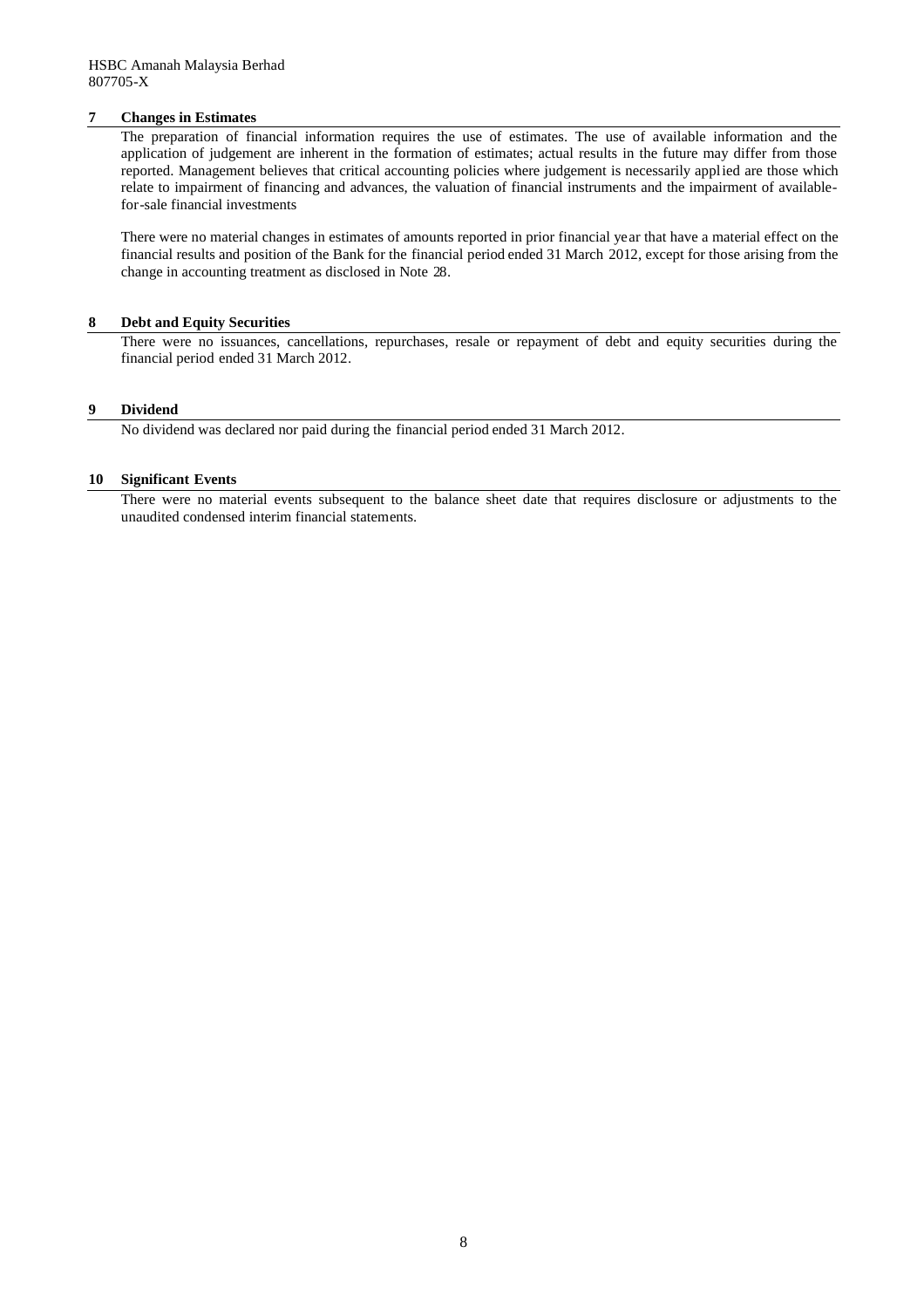### **11 Cash and Short-Term Funds**

|                                                                     | 31 Mar 2012<br><b>RM'000</b> | 31 Dec 2011<br><b>RM'000</b> |
|---------------------------------------------------------------------|------------------------------|------------------------------|
| Cash and balances with banks and other financial institutions       | 137,404                      | 113,412                      |
| Money at call and interbank placements<br>maturing within one month | 2,454,080                    | 1,423,380                    |
|                                                                     | 2,591,484                    | 1,536,792                    |

| 12 | <b>Financial Assets Held-for-Trading</b> |               |               |
|----|------------------------------------------|---------------|---------------|
|    |                                          | 31 Mar 2012   | 31 Dec 2011   |
|    |                                          | <b>RM'000</b> | <b>RM'000</b> |
|    | At fair value                            |               |               |
|    | Money market instruments:                |               |               |
|    | Malaysian Government Islamic bonds       | 501           | 216,716       |

# **13 Financial Investments Available-for-Sale 31 Mar 2012** 31 Dec 2011 **At fair value RM'000** RM'000 Money market instruments: Malaysian Government Islamic bonds **617,762** 397,082 Negotiable instruments of deposit **50,001** 25,004<br>Bankers' acceptances and Islamic accepted bills **20,478** 20,478 Bankers' acceptances and Islamic accepted bills **688,241** 422,086 The maturity structure of money market instruments held as financial investments available-for-sale is as follows:

| Maturing within one year          | 301.749 | 206,016 |
|-----------------------------------|---------|---------|
| More than one year to three years | 386,492 | 216.070 |
|                                   | 688.241 | 422,086 |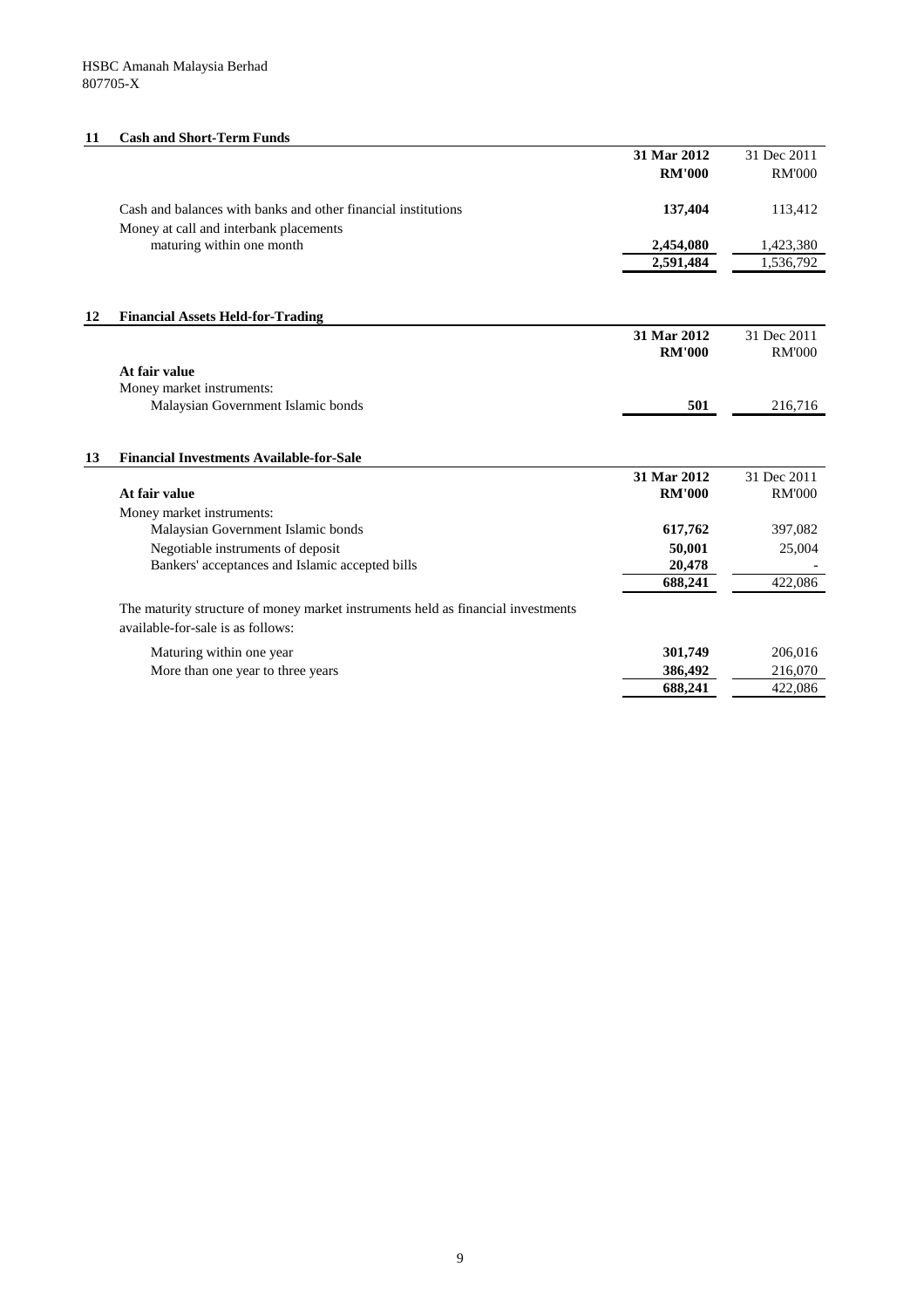# **14 Financing And Advances**

# **(i) By type**

|       | $\boldsymbol{\mathsf{v}}$<br>$\mathbf{v}$ $\mathbf{r}$ | 31 Mar 2012          | 31 Dec 2011          |
|-------|--------------------------------------------------------|----------------------|----------------------|
|       |                                                        | <b>RM'000</b>        | <b>RM'000</b>        |
|       | Cash line                                              | 65,263               | 49,753               |
|       | Term financing                                         |                      |                      |
|       | House financing                                        | 1,641,760            | 1,272,351            |
|       | Hire purchase receivables                              | 300,226              | 258,634              |
|       | Lease receivables                                      | 115                  | 129                  |
|       | Other term financing                                   | 4,894,877            | 4,629,180            |
|       | Trust receipts                                         | 27,046               | 25,137               |
|       | Claims on customers under acceptance credits           | 592,353              | 1,054,878            |
|       | Staff financing                                        | 24,769               | 20,378               |
|       | Credit/charge cards                                    | 367,796              | 365,947              |
|       | Revolving credit                                       | 179,644              | 168,726              |
|       |                                                        | 8,093,849            | 7,845,113            |
|       | Unearned income<br>Less:                               | (109,969)            | (114, 198)           |
|       |                                                        | 7,983,880            | 7,730,915            |
|       | Less: Allowance for impaired financing:                |                      |                      |
|       | - Collective allowances for impairment                 | (41, 926)            | (115,300)            |
|       | - Individual allowances for impairment                 | (35, 479)            | (69,269)             |
|       | - Regulatory reserves                                  | (77, 300)            |                      |
|       | Total net financing and advances                       | 7,829,175            | 7,546,346            |
| (ii)  | By contract                                            |                      |                      |
|       |                                                        | 31 Mar 2012          | 31 Dec 2011          |
|       |                                                        | <b>RM'000</b>        | <b>RM'000</b>        |
|       | Bai Bithaman Ajil (deferred payment sale)              | 539,069              | 496,370              |
|       | Ijarah (lease)                                         | 110                  | 123                  |
|       | Ijarah Thumma Al-Bai (AITAB) (hire purchase)           | 274,500              | 234,425              |
|       | Murabahah (cost-plus)                                  | 2,708,306            | 2,660,992            |
|       | Musharakah (profit and loss sharing)                   | 2,221,500            | 1,707,395            |
|       | Bai Al-Inah (sell and buy back)                        | 1,405,191            | 1,573,752            |
|       | Bai Al-Dayn (sale of debt)                             | 172,572              | 292,850              |
|       | Ujrah (fee-based)                                      | 662,632              | 765,008              |
|       |                                                        | 7,983,880            | 7,730,915            |
| (iii) | By type of customer                                    |                      |                      |
|       |                                                        | 31 Mar 2012          | 31 Dec 2011          |
|       |                                                        | <b>RM'000</b>        | <b>RM'000</b>        |
|       | Domestic business enterprises                          |                      |                      |
|       | Small medium enterprises                               | 1,555,090            | 1,755,146            |
|       | Others                                                 | 2,231,057            | 2,319,437            |
|       | Government and statutory bodies                        | 22,147               | 25,086               |
|       | Individuals                                            | 3,489,469            | 3,217,167            |
|       | Other domestic entities                                | 2,751                | 2,934                |
|       | Foreign entities                                       | 683,366<br>7,983,880 | 411,145<br>7,730,915 |
|       |                                                        |                      |                      |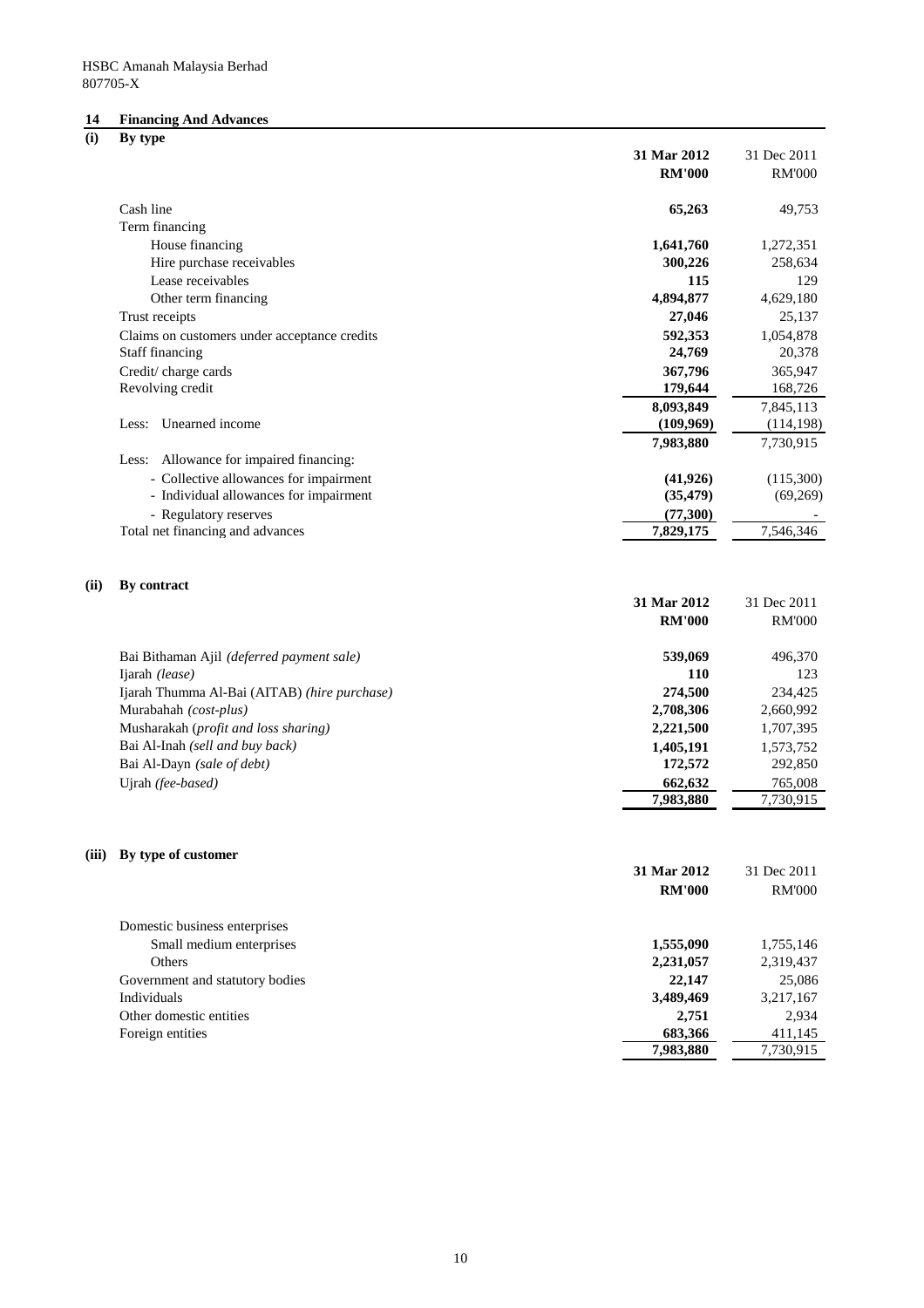### **14 Financing And Advances (Cont'd)**

## **(iv) By profit rate sensitivity**

| Fixed rate<br>House financing<br>13,657<br>14,812<br>Hire purchase receivables<br>274,500<br>234,425<br>Other financing<br>2,516,877<br>3,076,876<br>Variable rate<br>House financing<br>1,756,683<br>1,309,663<br>Other financing<br>3,422,163<br>3,095,139<br>7,983,880<br>7,730,915<br>By maturity structure<br>31 Mar 2012<br>31 Dec 2011<br><b>RM'000</b><br><b>RM'000</b><br>Maturing within one year<br>3,692,085<br>3,877,009<br>More than one year to three years<br>704,209<br>674,185<br>More than three years to five years<br>1,077,966<br>1,173,785<br>Over five years<br>2,509,620<br>2,005,936<br>7,983,880<br>7,730,915<br>By sector<br>31 Mar 2012<br>31 Dec 2011<br><b>RM'000</b><br><b>RM'000</b><br>Agriculture, hunting, forestry & fishing<br>519,946<br>495,346<br>Mining and quarrying<br>152,899<br>158,056<br>Manufacturing<br>1,244,000<br>1,539,219<br>Electricity, gas and water<br>76,628<br>74,066<br>Construction<br>245,052<br>256,840<br>Real estate<br>461,968<br>394,054<br>355,992<br>Wholesale & retail trade, restaurants & hotels<br>360,928<br>Transport, storage and communication<br>398,382<br>407,268<br>Finance, insurance and business services<br>181,510<br>180,895<br>Household - Retail<br>3,671,176<br>3,360,543<br>Others<br>678,889<br>501,138<br>7,983,880<br>7,730,915<br>(vii) By purpose<br>31 Mar 2012<br>31 Dec 2011<br><b>RM'000</b><br><b>RM'000</b><br>Purchase of landed property:<br>Residential<br>1,608,985<br>1,254,170<br>Non-residential<br>69,596<br>63,002<br>Purchase of transport vehicles<br>1,496<br>1,578<br>Purchase of fixed assets excluding land & building<br>51,851<br>57,469<br><b>Consumption Credit</b><br>2,058,321<br>2,102,850<br>Construction<br>245,052<br>256,840<br><b>Working Capital</b><br>3,422,090<br>3,699,306<br>Other Purpose<br>526,489<br>295,700<br>7,983,880<br>7,730,915 |      | 31 Mar 2012<br><b>RM'000</b> | 31 Dec 2011<br><b>RM'000</b> |
|-------------------------------------------------------------------------------------------------------------------------------------------------------------------------------------------------------------------------------------------------------------------------------------------------------------------------------------------------------------------------------------------------------------------------------------------------------------------------------------------------------------------------------------------------------------------------------------------------------------------------------------------------------------------------------------------------------------------------------------------------------------------------------------------------------------------------------------------------------------------------------------------------------------------------------------------------------------------------------------------------------------------------------------------------------------------------------------------------------------------------------------------------------------------------------------------------------------------------------------------------------------------------------------------------------------------------------------------------------------------------------------------------------------------------------------------------------------------------------------------------------------------------------------------------------------------------------------------------------------------------------------------------------------------------------------------------------------------------------------------------------------------------------------------------------------------------------------------------------------------------------------|------|------------------------------|------------------------------|
|                                                                                                                                                                                                                                                                                                                                                                                                                                                                                                                                                                                                                                                                                                                                                                                                                                                                                                                                                                                                                                                                                                                                                                                                                                                                                                                                                                                                                                                                                                                                                                                                                                                                                                                                                                                                                                                                                     |      |                              |                              |
|                                                                                                                                                                                                                                                                                                                                                                                                                                                                                                                                                                                                                                                                                                                                                                                                                                                                                                                                                                                                                                                                                                                                                                                                                                                                                                                                                                                                                                                                                                                                                                                                                                                                                                                                                                                                                                                                                     |      |                              |                              |
|                                                                                                                                                                                                                                                                                                                                                                                                                                                                                                                                                                                                                                                                                                                                                                                                                                                                                                                                                                                                                                                                                                                                                                                                                                                                                                                                                                                                                                                                                                                                                                                                                                                                                                                                                                                                                                                                                     |      |                              |                              |
|                                                                                                                                                                                                                                                                                                                                                                                                                                                                                                                                                                                                                                                                                                                                                                                                                                                                                                                                                                                                                                                                                                                                                                                                                                                                                                                                                                                                                                                                                                                                                                                                                                                                                                                                                                                                                                                                                     |      |                              |                              |
|                                                                                                                                                                                                                                                                                                                                                                                                                                                                                                                                                                                                                                                                                                                                                                                                                                                                                                                                                                                                                                                                                                                                                                                                                                                                                                                                                                                                                                                                                                                                                                                                                                                                                                                                                                                                                                                                                     |      |                              |                              |
|                                                                                                                                                                                                                                                                                                                                                                                                                                                                                                                                                                                                                                                                                                                                                                                                                                                                                                                                                                                                                                                                                                                                                                                                                                                                                                                                                                                                                                                                                                                                                                                                                                                                                                                                                                                                                                                                                     |      |                              |                              |
|                                                                                                                                                                                                                                                                                                                                                                                                                                                                                                                                                                                                                                                                                                                                                                                                                                                                                                                                                                                                                                                                                                                                                                                                                                                                                                                                                                                                                                                                                                                                                                                                                                                                                                                                                                                                                                                                                     |      |                              |                              |
|                                                                                                                                                                                                                                                                                                                                                                                                                                                                                                                                                                                                                                                                                                                                                                                                                                                                                                                                                                                                                                                                                                                                                                                                                                                                                                                                                                                                                                                                                                                                                                                                                                                                                                                                                                                                                                                                                     |      |                              |                              |
|                                                                                                                                                                                                                                                                                                                                                                                                                                                                                                                                                                                                                                                                                                                                                                                                                                                                                                                                                                                                                                                                                                                                                                                                                                                                                                                                                                                                                                                                                                                                                                                                                                                                                                                                                                                                                                                                                     | (v)  |                              |                              |
|                                                                                                                                                                                                                                                                                                                                                                                                                                                                                                                                                                                                                                                                                                                                                                                                                                                                                                                                                                                                                                                                                                                                                                                                                                                                                                                                                                                                                                                                                                                                                                                                                                                                                                                                                                                                                                                                                     |      |                              |                              |
|                                                                                                                                                                                                                                                                                                                                                                                                                                                                                                                                                                                                                                                                                                                                                                                                                                                                                                                                                                                                                                                                                                                                                                                                                                                                                                                                                                                                                                                                                                                                                                                                                                                                                                                                                                                                                                                                                     |      |                              |                              |
|                                                                                                                                                                                                                                                                                                                                                                                                                                                                                                                                                                                                                                                                                                                                                                                                                                                                                                                                                                                                                                                                                                                                                                                                                                                                                                                                                                                                                                                                                                                                                                                                                                                                                                                                                                                                                                                                                     |      |                              |                              |
|                                                                                                                                                                                                                                                                                                                                                                                                                                                                                                                                                                                                                                                                                                                                                                                                                                                                                                                                                                                                                                                                                                                                                                                                                                                                                                                                                                                                                                                                                                                                                                                                                                                                                                                                                                                                                                                                                     |      |                              |                              |
|                                                                                                                                                                                                                                                                                                                                                                                                                                                                                                                                                                                                                                                                                                                                                                                                                                                                                                                                                                                                                                                                                                                                                                                                                                                                                                                                                                                                                                                                                                                                                                                                                                                                                                                                                                                                                                                                                     |      |                              |                              |
|                                                                                                                                                                                                                                                                                                                                                                                                                                                                                                                                                                                                                                                                                                                                                                                                                                                                                                                                                                                                                                                                                                                                                                                                                                                                                                                                                                                                                                                                                                                                                                                                                                                                                                                                                                                                                                                                                     |      |                              |                              |
|                                                                                                                                                                                                                                                                                                                                                                                                                                                                                                                                                                                                                                                                                                                                                                                                                                                                                                                                                                                                                                                                                                                                                                                                                                                                                                                                                                                                                                                                                                                                                                                                                                                                                                                                                                                                                                                                                     |      |                              |                              |
|                                                                                                                                                                                                                                                                                                                                                                                                                                                                                                                                                                                                                                                                                                                                                                                                                                                                                                                                                                                                                                                                                                                                                                                                                                                                                                                                                                                                                                                                                                                                                                                                                                                                                                                                                                                                                                                                                     | (vi) |                              |                              |
|                                                                                                                                                                                                                                                                                                                                                                                                                                                                                                                                                                                                                                                                                                                                                                                                                                                                                                                                                                                                                                                                                                                                                                                                                                                                                                                                                                                                                                                                                                                                                                                                                                                                                                                                                                                                                                                                                     |      |                              |                              |
|                                                                                                                                                                                                                                                                                                                                                                                                                                                                                                                                                                                                                                                                                                                                                                                                                                                                                                                                                                                                                                                                                                                                                                                                                                                                                                                                                                                                                                                                                                                                                                                                                                                                                                                                                                                                                                                                                     |      |                              |                              |
|                                                                                                                                                                                                                                                                                                                                                                                                                                                                                                                                                                                                                                                                                                                                                                                                                                                                                                                                                                                                                                                                                                                                                                                                                                                                                                                                                                                                                                                                                                                                                                                                                                                                                                                                                                                                                                                                                     |      |                              |                              |
|                                                                                                                                                                                                                                                                                                                                                                                                                                                                                                                                                                                                                                                                                                                                                                                                                                                                                                                                                                                                                                                                                                                                                                                                                                                                                                                                                                                                                                                                                                                                                                                                                                                                                                                                                                                                                                                                                     |      |                              |                              |
|                                                                                                                                                                                                                                                                                                                                                                                                                                                                                                                                                                                                                                                                                                                                                                                                                                                                                                                                                                                                                                                                                                                                                                                                                                                                                                                                                                                                                                                                                                                                                                                                                                                                                                                                                                                                                                                                                     |      |                              |                              |
|                                                                                                                                                                                                                                                                                                                                                                                                                                                                                                                                                                                                                                                                                                                                                                                                                                                                                                                                                                                                                                                                                                                                                                                                                                                                                                                                                                                                                                                                                                                                                                                                                                                                                                                                                                                                                                                                                     |      |                              |                              |
|                                                                                                                                                                                                                                                                                                                                                                                                                                                                                                                                                                                                                                                                                                                                                                                                                                                                                                                                                                                                                                                                                                                                                                                                                                                                                                                                                                                                                                                                                                                                                                                                                                                                                                                                                                                                                                                                                     |      |                              |                              |
|                                                                                                                                                                                                                                                                                                                                                                                                                                                                                                                                                                                                                                                                                                                                                                                                                                                                                                                                                                                                                                                                                                                                                                                                                                                                                                                                                                                                                                                                                                                                                                                                                                                                                                                                                                                                                                                                                     |      |                              |                              |
|                                                                                                                                                                                                                                                                                                                                                                                                                                                                                                                                                                                                                                                                                                                                                                                                                                                                                                                                                                                                                                                                                                                                                                                                                                                                                                                                                                                                                                                                                                                                                                                                                                                                                                                                                                                                                                                                                     |      |                              |                              |
|                                                                                                                                                                                                                                                                                                                                                                                                                                                                                                                                                                                                                                                                                                                                                                                                                                                                                                                                                                                                                                                                                                                                                                                                                                                                                                                                                                                                                                                                                                                                                                                                                                                                                                                                                                                                                                                                                     |      |                              |                              |
|                                                                                                                                                                                                                                                                                                                                                                                                                                                                                                                                                                                                                                                                                                                                                                                                                                                                                                                                                                                                                                                                                                                                                                                                                                                                                                                                                                                                                                                                                                                                                                                                                                                                                                                                                                                                                                                                                     |      |                              |                              |
|                                                                                                                                                                                                                                                                                                                                                                                                                                                                                                                                                                                                                                                                                                                                                                                                                                                                                                                                                                                                                                                                                                                                                                                                                                                                                                                                                                                                                                                                                                                                                                                                                                                                                                                                                                                                                                                                                     |      |                              |                              |
|                                                                                                                                                                                                                                                                                                                                                                                                                                                                                                                                                                                                                                                                                                                                                                                                                                                                                                                                                                                                                                                                                                                                                                                                                                                                                                                                                                                                                                                                                                                                                                                                                                                                                                                                                                                                                                                                                     |      |                              |                              |
|                                                                                                                                                                                                                                                                                                                                                                                                                                                                                                                                                                                                                                                                                                                                                                                                                                                                                                                                                                                                                                                                                                                                                                                                                                                                                                                                                                                                                                                                                                                                                                                                                                                                                                                                                                                                                                                                                     |      |                              |                              |
|                                                                                                                                                                                                                                                                                                                                                                                                                                                                                                                                                                                                                                                                                                                                                                                                                                                                                                                                                                                                                                                                                                                                                                                                                                                                                                                                                                                                                                                                                                                                                                                                                                                                                                                                                                                                                                                                                     |      |                              |                              |
|                                                                                                                                                                                                                                                                                                                                                                                                                                                                                                                                                                                                                                                                                                                                                                                                                                                                                                                                                                                                                                                                                                                                                                                                                                                                                                                                                                                                                                                                                                                                                                                                                                                                                                                                                                                                                                                                                     |      |                              |                              |
|                                                                                                                                                                                                                                                                                                                                                                                                                                                                                                                                                                                                                                                                                                                                                                                                                                                                                                                                                                                                                                                                                                                                                                                                                                                                                                                                                                                                                                                                                                                                                                                                                                                                                                                                                                                                                                                                                     |      |                              |                              |
|                                                                                                                                                                                                                                                                                                                                                                                                                                                                                                                                                                                                                                                                                                                                                                                                                                                                                                                                                                                                                                                                                                                                                                                                                                                                                                                                                                                                                                                                                                                                                                                                                                                                                                                                                                                                                                                                                     |      |                              |                              |
|                                                                                                                                                                                                                                                                                                                                                                                                                                                                                                                                                                                                                                                                                                                                                                                                                                                                                                                                                                                                                                                                                                                                                                                                                                                                                                                                                                                                                                                                                                                                                                                                                                                                                                                                                                                                                                                                                     |      |                              |                              |
|                                                                                                                                                                                                                                                                                                                                                                                                                                                                                                                                                                                                                                                                                                                                                                                                                                                                                                                                                                                                                                                                                                                                                                                                                                                                                                                                                                                                                                                                                                                                                                                                                                                                                                                                                                                                                                                                                     |      |                              |                              |
|                                                                                                                                                                                                                                                                                                                                                                                                                                                                                                                                                                                                                                                                                                                                                                                                                                                                                                                                                                                                                                                                                                                                                                                                                                                                                                                                                                                                                                                                                                                                                                                                                                                                                                                                                                                                                                                                                     |      |                              |                              |
|                                                                                                                                                                                                                                                                                                                                                                                                                                                                                                                                                                                                                                                                                                                                                                                                                                                                                                                                                                                                                                                                                                                                                                                                                                                                                                                                                                                                                                                                                                                                                                                                                                                                                                                                                                                                                                                                                     |      |                              |                              |
|                                                                                                                                                                                                                                                                                                                                                                                                                                                                                                                                                                                                                                                                                                                                                                                                                                                                                                                                                                                                                                                                                                                                                                                                                                                                                                                                                                                                                                                                                                                                                                                                                                                                                                                                                                                                                                                                                     |      |                              |                              |
|                                                                                                                                                                                                                                                                                                                                                                                                                                                                                                                                                                                                                                                                                                                                                                                                                                                                                                                                                                                                                                                                                                                                                                                                                                                                                                                                                                                                                                                                                                                                                                                                                                                                                                                                                                                                                                                                                     |      |                              |                              |
|                                                                                                                                                                                                                                                                                                                                                                                                                                                                                                                                                                                                                                                                                                                                                                                                                                                                                                                                                                                                                                                                                                                                                                                                                                                                                                                                                                                                                                                                                                                                                                                                                                                                                                                                                                                                                                                                                     |      |                              |                              |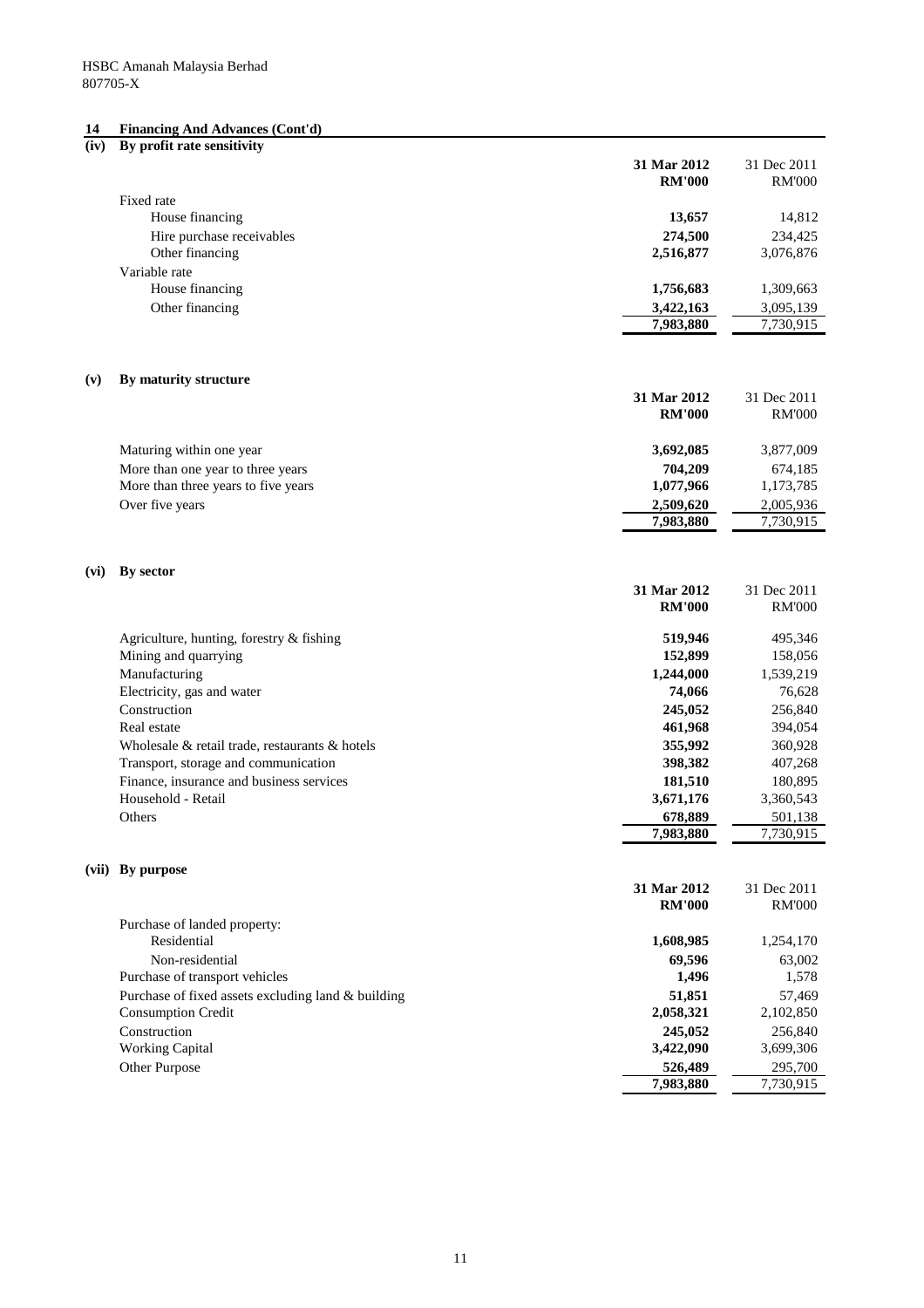| (viii) By geographical distribution |               |               |
|-------------------------------------|---------------|---------------|
|                                     | 31 Mar 2012   | 31 Dec 2011   |
|                                     | <b>RM'000</b> | <b>RM'000</b> |
| Northern Region                     | 1,408,283     | 1,417,862     |
| Southern Region                     | 1,219,221     | 1,114,121     |
| Central Region                      | 4,662,472     | 4,396,499     |
| Eastern Region                      | 693.904       | 802,433       |
|                                     | 7,983,880     | 7,730,915     |

The Northern region consists of the states of Perlis, Kedah, Penang, Perak, Pahang, Kelantan and Terengganu.

The Southern region consists of the states of Johor, Malacca and Negri Sembilan.

The Central region consists of the states of Selangor and the Federal Territory of Kuala Lumpur.

The Eastern region consists of the states of Sabah, Sarawak and the Federal Territory of Labuan.

Concentration by location for financing and advances is based on the location of the customer.

### **15 Impaired Financing**

| Movements in impaired financing and advances  |               |               |
|-----------------------------------------------|---------------|---------------|
|                                               | 31 Mar 2012   | 31 Dec 2011   |
|                                               | <b>RM'000</b> | <b>RM'000</b> |
| At beginning of period/year                   | 125,688       | 70,810        |
| Classified as impaired during the period/year | 51,215        | 169,700       |
| Reclassified as performing                    | (5,886)       | (492)         |
| Amount recovered                              | (37,180)      | (40, 326)     |
| Amount written off                            | (950)         | (83,291)      |
| Other movements                               | 1,958         | 9,287         |
| At end of period/year                         | 134,845       | 125.688       |
| Less: Individual allowances for impairment    | (35, 479)     | (69,269)      |
| Collective allowance for impairment           | (15, 495)     |               |
| Net impaired financing and advances           | 99,366        | 56.419        |
|                                               |               |               |

## **(ii) Movements in allowance for impaired financing**

|                                            | 31 Mar 2012   | 31 Dec 2011   |
|--------------------------------------------|---------------|---------------|
|                                            | <b>RM'000</b> | <b>RM'000</b> |
| <b>Collective allowance for impairment</b> |               |               |
| At beginning of period/year                | 115,300       | 70,655        |
| - effect of convergence to MFRS            | (74,389)      |               |
| At beginning of period (restated)/year     | 40.911        | 70,655        |
| Made during the period/year                | 28,239        | 46,890        |
| Amount released                            | (1,620)       | (2,245)       |
| Amount written off                         | (25,516)      |               |
| Discount unwind                            | (88)          |               |
| At end of period/year                      | 41,926        | 115,300       |
|                                            |               |               |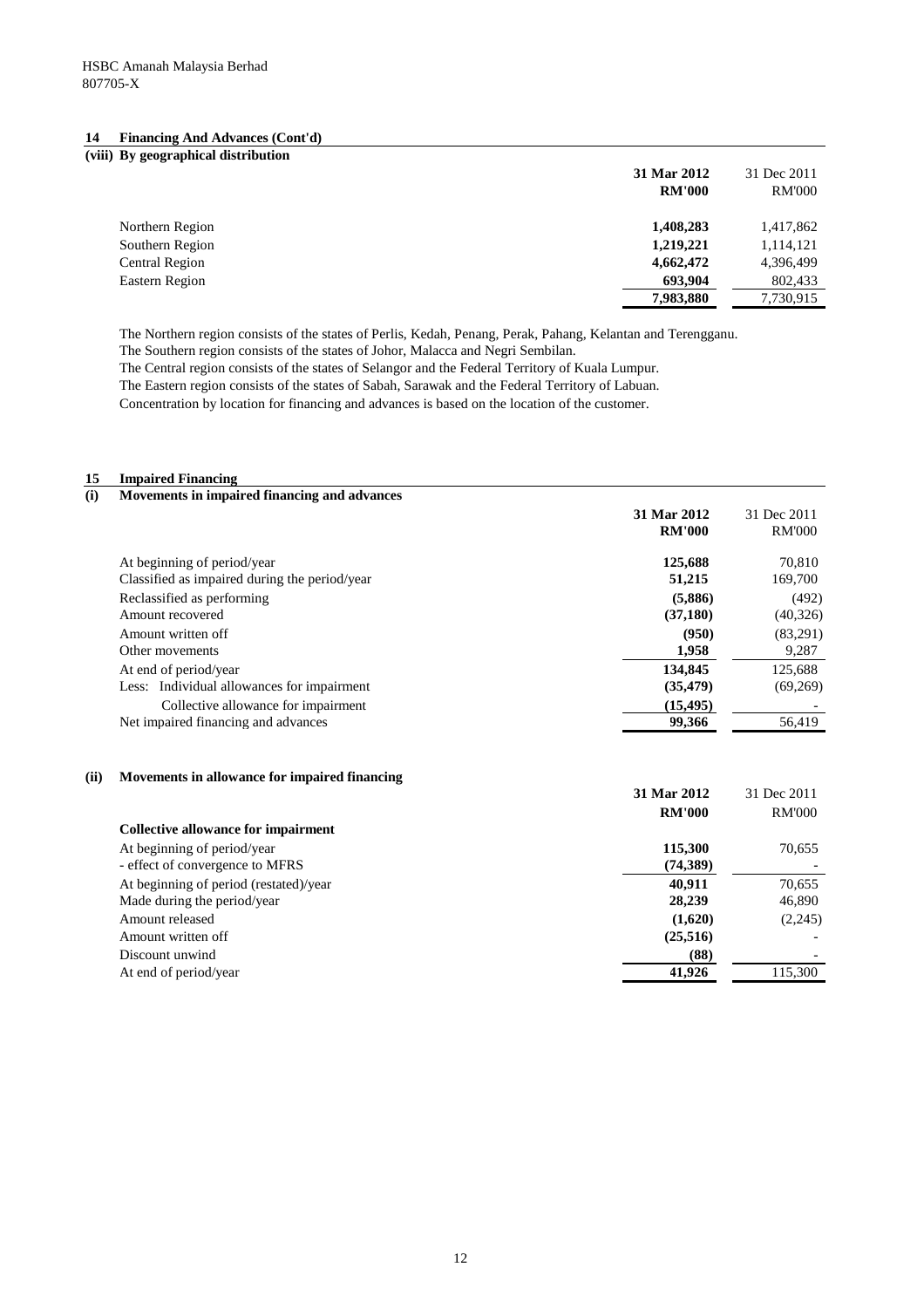# **15 Impaired Financing (Cont'd)**

# **(ii) Movements in allowance for impaired financing (Cont'd)**

|       |                                                                         | 31 Mar 2012         | 31 Dec 2011          |
|-------|-------------------------------------------------------------------------|---------------------|----------------------|
|       |                                                                         | <b>RM'000</b>       | <b>RM'000</b>        |
|       | Individual allowance for impairment                                     |                     |                      |
|       | At beginning of period/year                                             | 69,269              | 41,858               |
|       | - effect of convergence to MFRS                                         | (36, 288)           |                      |
|       | At beginning of period (restated)/year                                  | 32,981              | 41,858               |
|       | Made during the period/year                                             | 3,173               | 97,590               |
|       | Amount recovered<br>Amount written off                                  | (1,556)<br>(939)    | (4,144)<br>(75, 628) |
|       | Other movement                                                          | 1,820               | 9,593                |
|       | At end of period/year                                                   | 35,479              | 69,269               |
|       |                                                                         |                     |                      |
|       | <b>Regulatory reserves</b>                                              |                     |                      |
|       | At beginning of period/year<br>- effect of regulatory reserve provision | 74,014              |                      |
|       | At beginning of period (restated)/year                                  | $\overline{74,014}$ |                      |
|       | Made during the period/year                                             | 3,286               |                      |
|       | At end of period/year                                                   | 77,300              |                      |
| (iii) | By contract                                                             |                     |                      |
|       |                                                                         | 31 Mar 2012         | 31 Dec 2011          |
|       |                                                                         | <b>RM'000</b>       | <b>RM'000</b>        |
|       | Bai Bithaman Ajil (deferred payment sale)                               | 665                 | 779                  |
|       | Ijarah Thumma Al-Bai (AITAB) (hire purchase)                            | 4,497               | 4,552                |
|       | Murabahah (cost-plus)                                                   | 7,404               | 7,420                |
|       | Musharakah (profit and loss sharing)                                    | 21,763              | 19,385               |
|       | Bai Al-Inah (sell and buy back)                                         | 88,493              | 83,315               |
|       | Ujrah (fee-based)                                                       | 12,023              | 10,237               |
|       |                                                                         | 134,845             | 125,688              |
| (iv)  | By sector                                                               |                     |                      |
|       |                                                                         | 31 Mar 2012         | 31 Dec 2011          |
|       |                                                                         | <b>RM'000</b>       | <b>RM'000</b>        |
|       | Agriculture, hunting, forestry & fishing                                | 173                 |                      |
|       | Manufacturing                                                           | 8,868               | 9,068                |
|       | Wholesale & retail trade, restaurants & hotels                          | 4,277               | 4,281                |
|       | Household - Retail                                                      | 121,527             | 112,339              |
|       |                                                                         | 134,845             | 125,688              |
| (v)   | By purpose                                                              |                     |                      |
|       |                                                                         | 31 Mar 2012         | 31 Dec 2011          |
|       |                                                                         | <b>RM'000</b>       | <b>RM'000</b>        |
|       | Purchase of landed property:                                            |                     |                      |
|       | Residential                                                             | 20,356              | 19,032               |
|       | Non-residential                                                         | 111                 | 111                  |
|       | Consumption credit                                                      | 101,168             | 93,304               |
|       | <b>Working Capital</b>                                                  | 12,879              | 12,910               |
|       | Other purpose                                                           | 331                 | 331                  |
|       |                                                                         | 134,845             | 125,688              |
|       |                                                                         |                     |                      |
| (vi)  | By geographical distribution                                            |                     |                      |
|       |                                                                         | 31 Mar 2012         | 31 Dec 2011          |

|                 | <b>RM'000</b> | <b>RM'000</b> |
|-----------------|---------------|---------------|
| Northern Region | 35,676        | 32,022        |
| Southern Region | 27,407        | 23,057        |
| Central Region  | 65,039        | 64,135        |
| Eastern Region  | 6,723         | 6,474         |
|                 | 134,845       | 125,688       |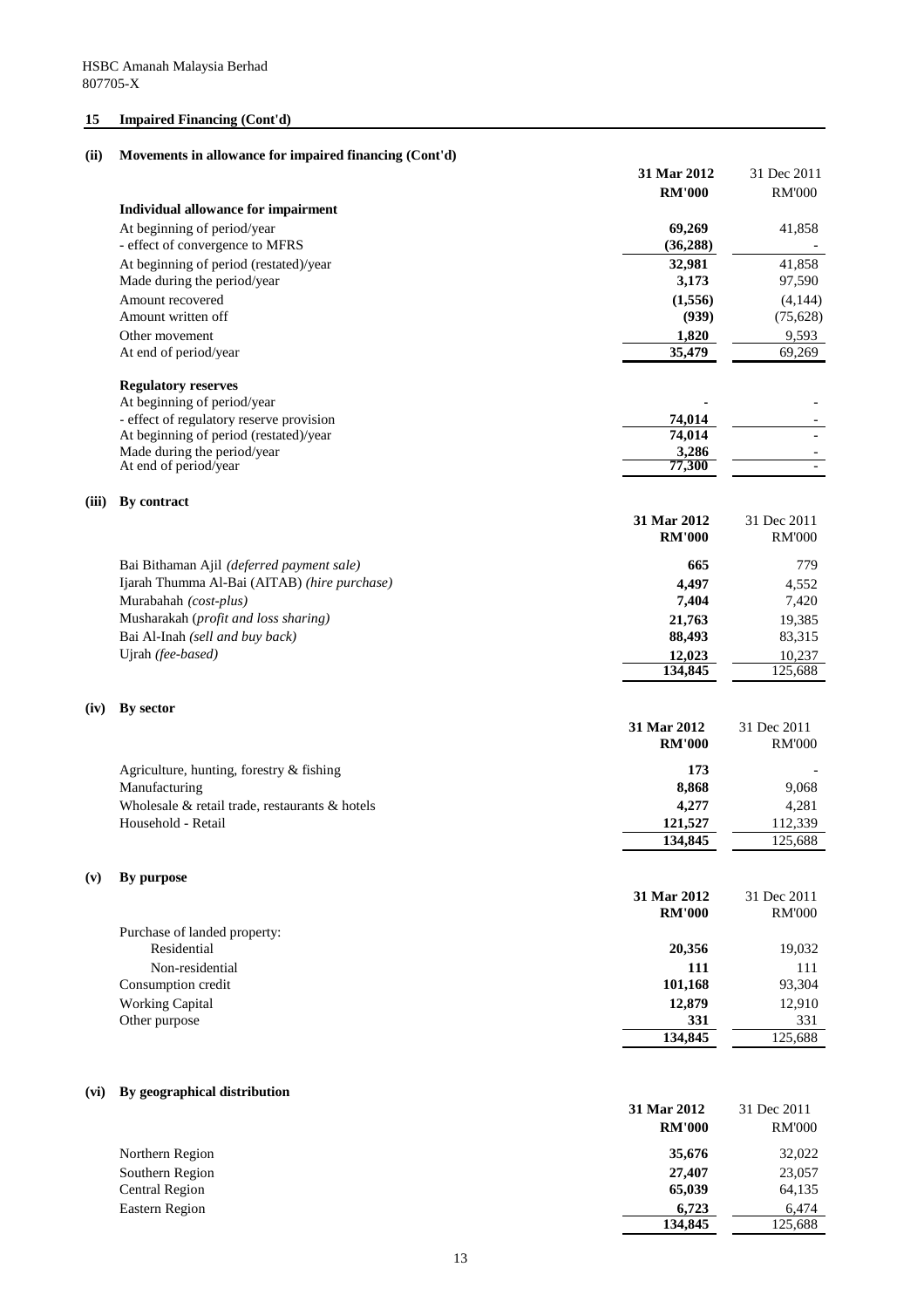## HSBC Amanah Malaysia Berhad 807705-X

### **16 Other Assets**

|                                                        | 31 Mar 2012   | 31 Dec 2011   |
|--------------------------------------------------------|---------------|---------------|
|                                                        | <b>RM'000</b> | <b>RM'000</b> |
| Revaluation gain on equity related contracts (Note 27) | 23,328        | 30,985        |
| Income receivable                                      | 4.840         | 6,691         |
| Amount due from holding company                        | 89            | 161,007       |
| Other receivables, deposits and prepayments            | 15,516        | 13,625        |
|                                                        | 43,773        | 212.308       |

### **17 Deposits From Customers**

| (i) By type of deposit             |               |               |
|------------------------------------|---------------|---------------|
|                                    | 31 Mar 2012   | 31 Dec 2011   |
|                                    | <b>RM'000</b> | <b>RM'000</b> |
| Non-Mudharabah Fund                |               |               |
| Demand deposits                    | 838,117       | 673,829       |
| Savings deposits                   | 779,269       | 822,480       |
| Term deposits                      | 5,447,554     | 3,780,189     |
| Negotiable instruments of deposits | 58,932        | 15,400        |
| Others                             | 179,332       | 184,354       |
|                                    | 7,303,204     | 5,476,252     |
|                                    |               |               |

The maturity structure of term deposits and negotiable instruments of deposits is as follows:

|                                   | <b>RM'000</b> | <b>RM'000</b> |
|-----------------------------------|---------------|---------------|
| Due within six months             | 4,845,706     | 3,217,397     |
| More than six months to one year  | 590.184       | 548,110       |
| More than one year to three years | 70,596        | 30.082        |
|                                   | 5,506,486     | 3,795,589     |

# **(ii) By type of customer**

|                                 | 31 Mar 2012   | 31 Dec 2011   |
|---------------------------------|---------------|---------------|
|                                 | <b>RM'000</b> | <b>RM'000</b> |
| Government and statutory bodies | 86,890        | 86,624        |
| Business enterprises            | 2,152,051     | 1,690,893     |
| Individuals                     | 4,236,002     | 3,076,632     |
| Others                          | 828,261       | 622,103       |
|                                 | 7,303,204     | 5,476,252     |

## **18 Deposits and Placements from Banks and Other Financial Institutions**

|                              | 31 Mar 2012   | 31 Dec 2011   |
|------------------------------|---------------|---------------|
|                              | <b>RM'000</b> | <b>RM'000</b> |
| Mudharabah Fund              |               |               |
| Licensed banks               | 3,030,419     | 3,261,118     |
| Bank Negara Malaysia         | 7.542         | 48,405        |
| Other financial institutions | ٠             | 431,002       |
|                              | 3,037,961     | 3,740,525     |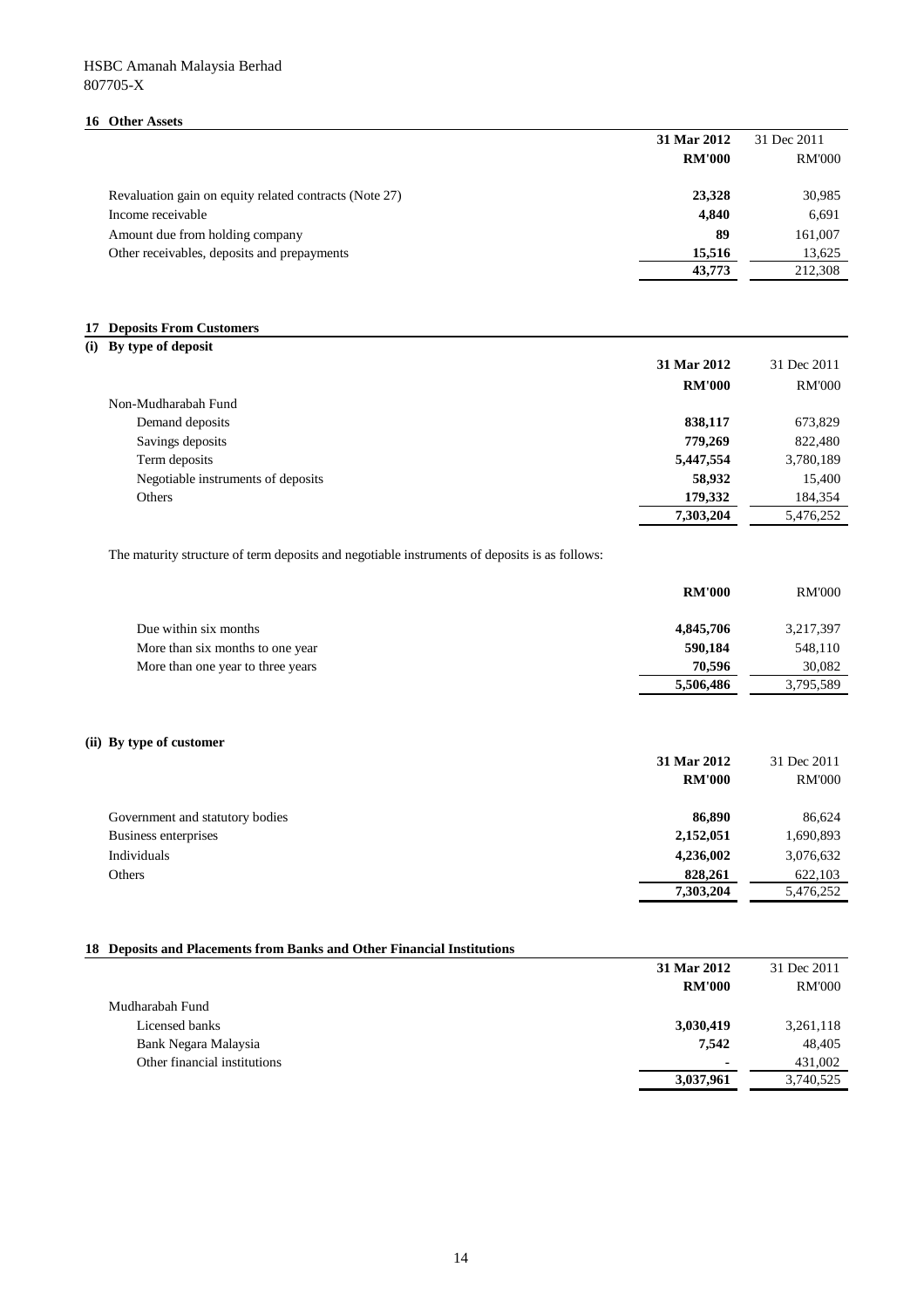## **19 Other Liabilities**

| 31 Mar 2012<br><b>RM'000</b>                                | 31 Dec 2011<br><b>RM'000</b> |
|-------------------------------------------------------------|------------------------------|
| Derivative financial liabilities<br>10,114                  | 10,561                       |
| 31,922<br>Profit payable                                    | 19,051                       |
| 57,019<br>Amounts due to holding company/ related companies | 14,237                       |
| 1,340<br>Profit equalisation reserve                        | 6,700                        |
| 47,346<br>Other creditors and accruals                      | 51,556                       |
| 147,741                                                     | 102,105                      |

Included in other creditors and accruals is undistributed charity funds of RM67,000. The source of this fund is from excess compensation account.

# **20 Income Derived from Investment of Depositors' Funds and Others**

|                                    | 31 Mar 2012   | 31 Mar 2011   |
|------------------------------------|---------------|---------------|
|                                    | <b>RM'000</b> | <b>RM'000</b> |
| Income derived from investment of: |               |               |
| general investment deposits<br>(i) | 106.295       | 65,926        |
| (ii) specific investment deposits  | 32,077        | 10,638        |
| (iii) other deposits               | 20,604        | 17,115        |
|                                    | 158,976       | 93,679        |

## (i) Income derived from investment of general investment deposits

|                                            | 31 Mar 2012   | 31 Mar 2011   |
|--------------------------------------------|---------------|---------------|
|                                            | <b>RM'000</b> | <b>RM'000</b> |
| Finance income and hibah:                  |               |               |
| Financing and advances                     |               |               |
| - Profit earned other than recoveries from |               |               |
| impaired financing                         | 94.125        | 59,116        |
| - Recoveries from impaired financing       | 106           | 8             |
| Financial investments available-for-sale   | 1,282         |               |
| Money at call and deposit with financial   |               |               |
| institutions                               | 10,782        | 6,802         |
|                                            | 106,295       | 65,926        |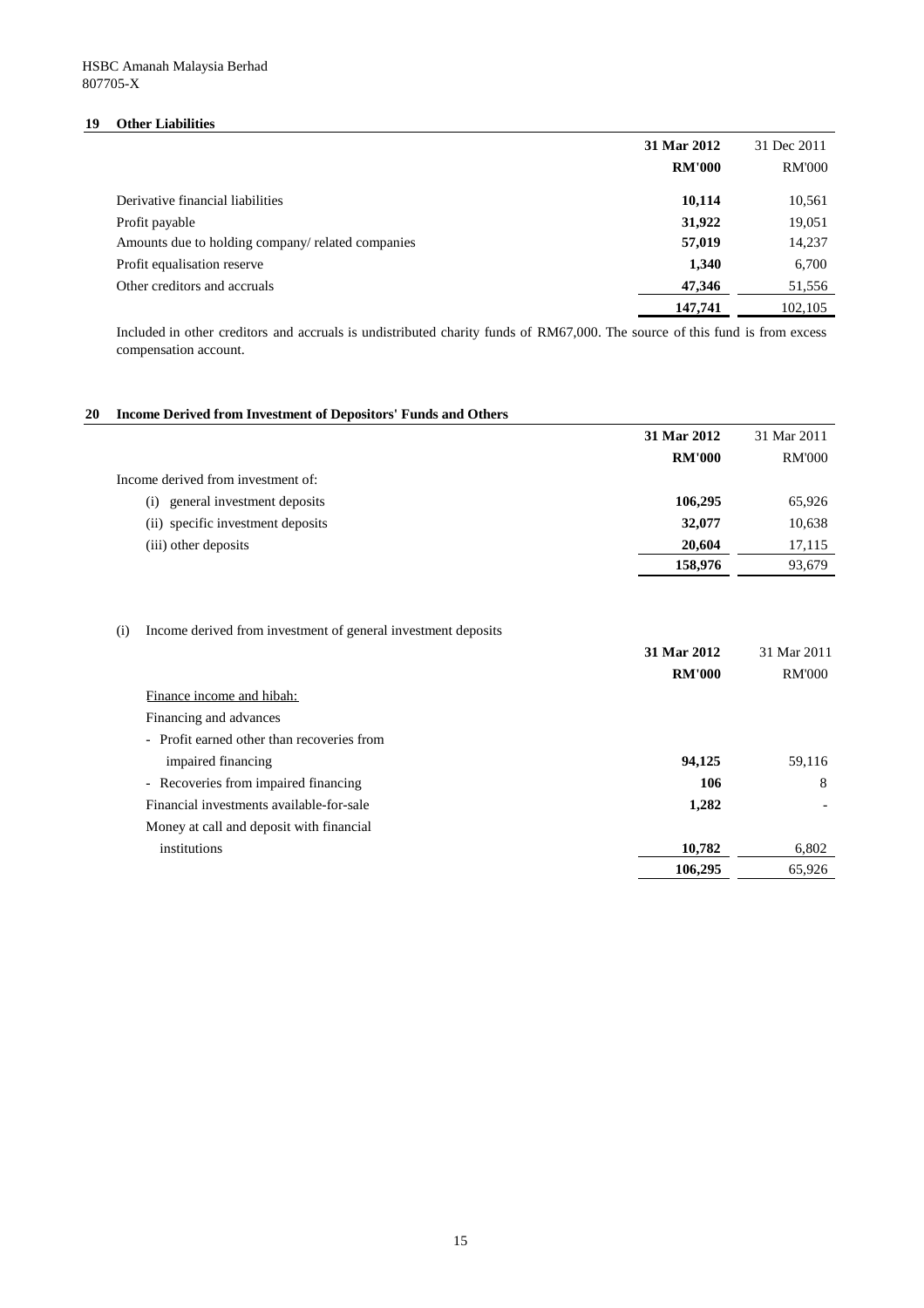# **20 Income Derived from Investment of Depositors' Funds and Others (Cont'd)**

|      |                                                                                    | 31 Mar 2012   | 31 Mar 2011   |
|------|------------------------------------------------------------------------------------|---------------|---------------|
|      |                                                                                    | <b>RM'000</b> | <b>RM'000</b> |
| (ii) | Income derived from investment of specific investment deposits                     |               |               |
|      | Finance income and hibah:                                                          |               |               |
|      | Financing and advances                                                             |               |               |
|      | - Profit earned other than recoveries from                                         |               |               |
|      | impaired financing                                                                 | 7,405         | 4,700         |
|      | Financial investments available-for-sale                                           | 2,695         | 2,563         |
|      | Accretion of discount less amortisation of premium                                 | (70)          | (51)          |
|      |                                                                                    | 10,030        | 7,212         |
|      | Other operating income                                                             |               |               |
|      | Fees and commission                                                                | 619           | 206           |
|      | Net gain from dealing in foreign currency                                          | 3,489         | 1,241         |
|      | Net gain from sale of financial assets held-for-trading                            |               |               |
|      | and other financial instruments                                                    | 17,321        | 787           |
|      | Net (loss)/ gain from derivatives                                                  | (366)         | 359           |
|      | Net unrealised gain/ (loss) from revaluation of                                    |               |               |
|      | financial assets held-for-trading                                                  | 660           | (153)         |
|      | Net profit earned from financial assets held-for-trading                           | 324           | 986           |
|      |                                                                                    | 22,047        | 3,426         |
|      |                                                                                    | 32,077        | 10,638        |
|      |                                                                                    |               |               |
|      | The above fees and commissions were derived from the following major contributors: |               |               |
|      | Service charges and fees                                                           | 168           | 206           |
|      | Credit facilities                                                                  | 149           |               |
|      |                                                                                    |               |               |
|      |                                                                                    | 31 Mar 2012   | 31 Mar 2011   |
|      |                                                                                    | <b>RM'000</b> | <b>RM'000</b> |
|      | (iii) Income derived from investment of other deposits                             |               |               |
|      | Finance income and hibah:                                                          |               |               |
|      | Financing and advances                                                             |               |               |
|      | - Profit earned other than recoveries from                                         |               |               |
|      | impaired financing                                                                 | 18,246        | 15,347        |
|      | - Recoveries from impaired financing                                               | 21            | 2             |
|      | Financial investments available-for-sale                                           | 248           |               |
|      | Money at call and deposit with financial                                           |               |               |
|      | institutions                                                                       | 2,089         | 1,766         |
|      |                                                                                    | 20,604        | 17,115        |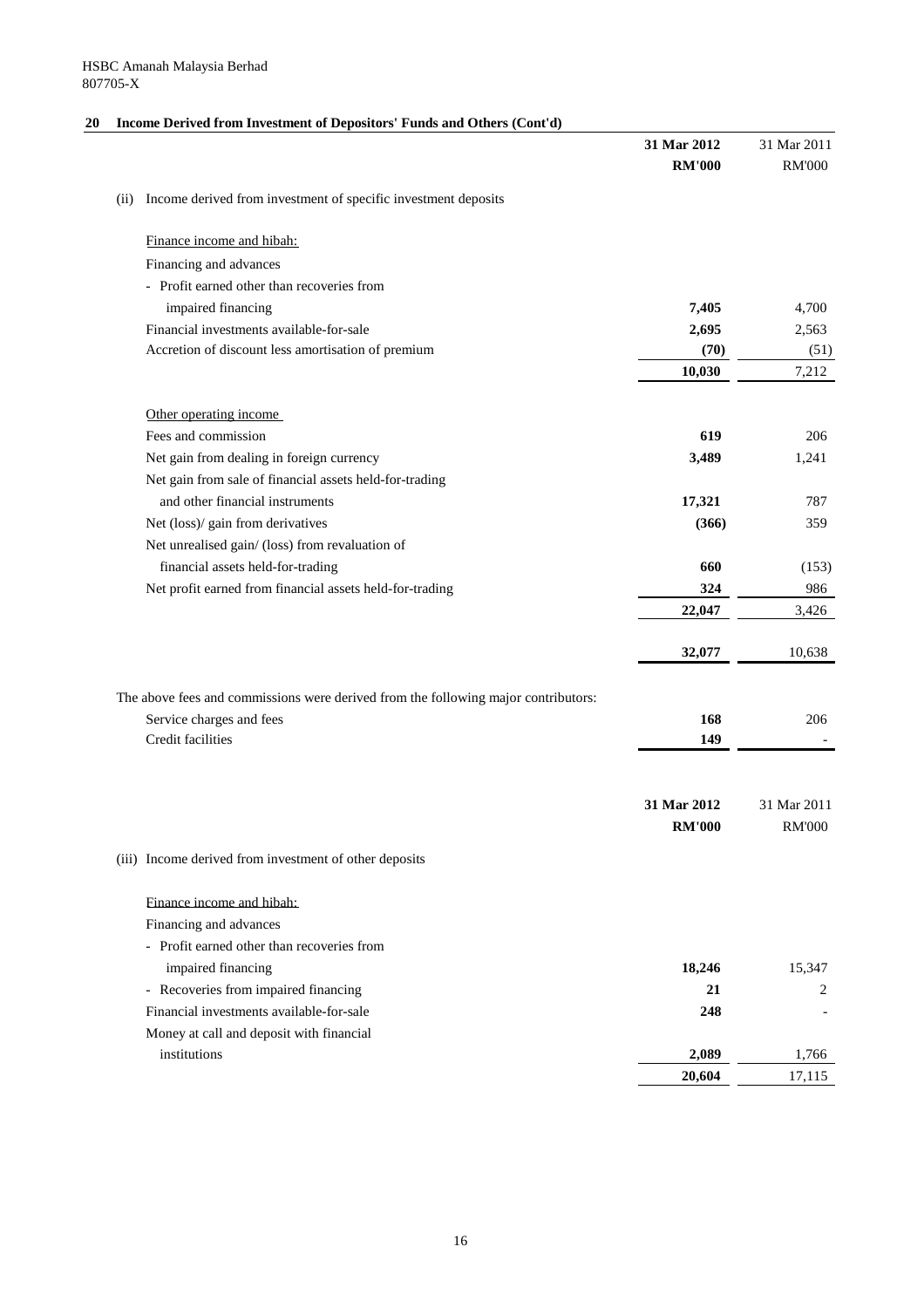# **21 Income Derived from Investment of Shareholder's Funds**

|                                                                                    | 31 Mar 2012   | 31 Mar 2011    |
|------------------------------------------------------------------------------------|---------------|----------------|
|                                                                                    | <b>RM'000</b> | <b>RM'000</b>  |
| Finance income and hibah:                                                          |               |                |
| Financing and advances                                                             |               |                |
| - Profit earned other than recoveries from                                         |               |                |
| impaired financing                                                                 | 11,573        | 11,091         |
| - Recoveries from impaired financing                                               | 13            | 1              |
| Financial investments available-for-sale                                           | 158           |                |
| Money at call and deposit with financial                                           |               |                |
| institutions                                                                       | 1,326         | 1,276          |
|                                                                                    | 13,070        | 12,368         |
|                                                                                    |               |                |
| Other operating income                                                             |               |                |
| Fees and commission                                                                | 12,855        | 10,404         |
| Shared-service fees from holding company                                           | 680           | 508            |
| Other income                                                                       | 76            | 57             |
|                                                                                    | 13,611        | 10,969         |
|                                                                                    |               |                |
|                                                                                    | 26,681        | 23,337         |
|                                                                                    |               |                |
| The above fees and commissions were derived from the following major contributors: | 4,011         |                |
| Service charges and fees<br>Cards                                                  | 4,028         | 4,253          |
|                                                                                    | 2,402         | 3,333<br>1,736 |
| Agency fees                                                                        |               |                |
| <b>Impairment Losses on Financing</b>                                              |               |                |
|                                                                                    | 31 Mar 2012   | 31 Mar 2011    |
|                                                                                    | <b>RM'000</b> | <b>RM'000</b>  |
| Impairment charges on financing                                                    |               |                |

|     | Impairment charges on financing: |          |          |
|-----|----------------------------------|----------|----------|
| (a) | Individual impairment            |          |          |
|     | - Provided                       | 3,173    | 19,959   |
|     | - Written back                   | (1,556)  | (445)    |
| (b) | Collective impairment            |          |          |
|     | - Provided                       | 28,239   | 4,394    |
|     | - Written back                   | (1,620)  |          |
| (c) | Regulatory reserve               |          |          |
|     | - Provided                       | 3,286    |          |
|     | Impaired financing               |          |          |
|     | - Recovered                      | (6, 493) | (4, 844) |
|     | - Written off                    | 146      | 2,151    |
|     |                                  | 25,175   | 21,215   |
|     |                                  |          |          |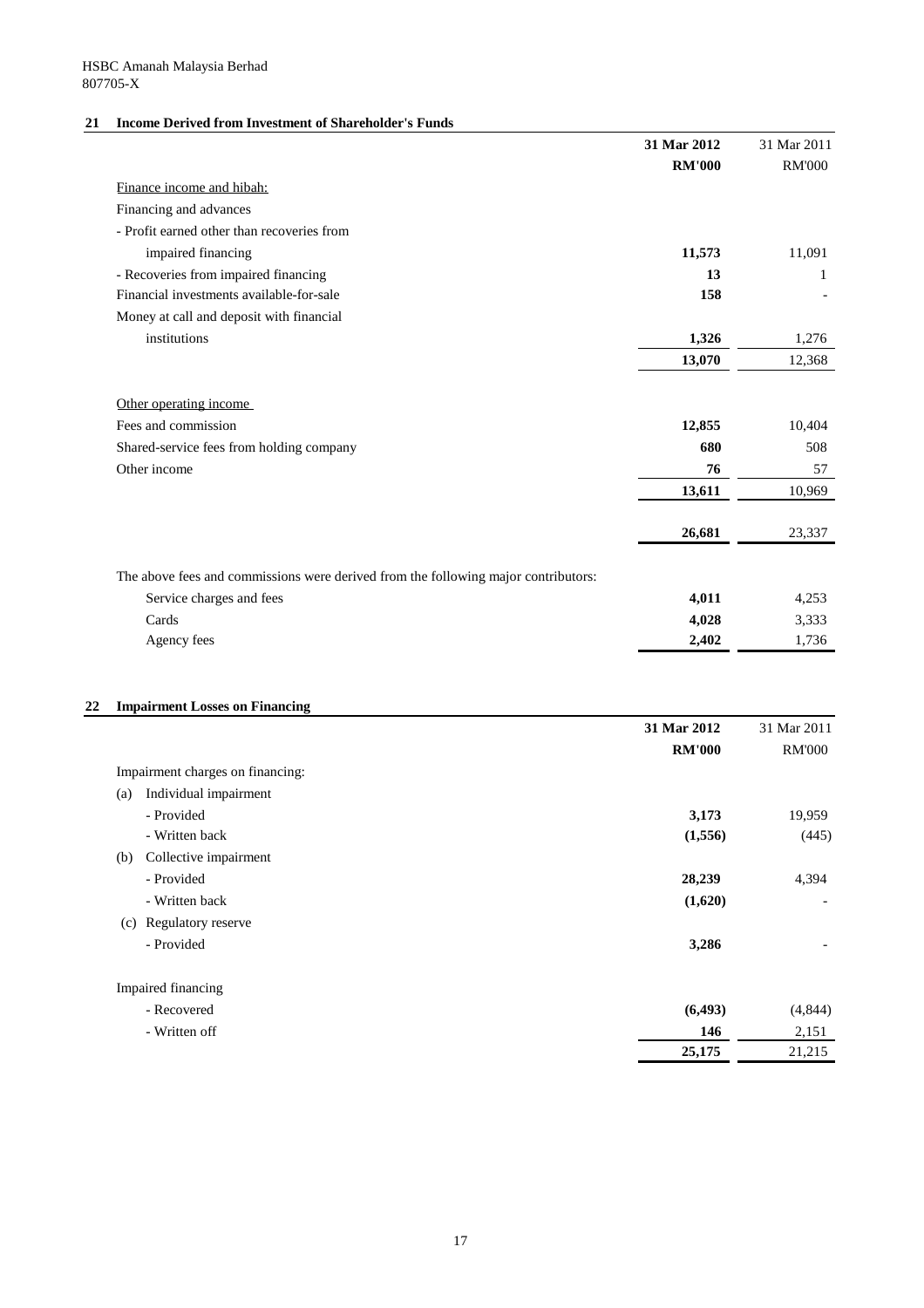# **23 Income Attributable to Depositors**

|                                                      | 31 Mar 2012   | 31 Mar 2011   |
|------------------------------------------------------|---------------|---------------|
|                                                      | <b>RM'000</b> | <b>RM'000</b> |
| Deposits from customers                              |               |               |
| - Mudharabah Fund                                    | ٠             | 12,144        |
| - Non-Mudharabah Fund                                | 43,379        | 8,410         |
| Deposits and placements of banks and other financial |               |               |
| institutions                                         |               |               |
| - Mudharabah Fund                                    | 17,682        | 10,208        |
| <b>Others</b>                                        | 1,040         | 593           |
|                                                      | 62,101        | 31,355        |
|                                                      |               |               |

# **24 Personnel Expenses**

|                                               | 31 Mar 2012   | 31 Mar 2011   |
|-----------------------------------------------|---------------|---------------|
|                                               | <b>RM'000</b> | <b>RM'000</b> |
| Salaries, allowances and bonuses              | 7,505         | 6,750         |
| <b>Employees Provident Fund contributions</b> | 1,050         | 1,019         |
| Other staff related costs                     | 927           | 260           |
|                                               | 9,482         | 8,029         |

# **25 Other Overheads and Expenditures**

|                                                  | 31 Mar 2012   | 31 Mar 2011   |
|--------------------------------------------------|---------------|---------------|
|                                                  | <b>RM'000</b> | <b>RM'000</b> |
| Promotion and marketing related expenses         | 4,603         | 259           |
| Establishment related expenses                   |               |               |
| Depreciation of equipment                        | 1,737         | 1,310         |
| Amortisation of intangible assets                | 134           |               |
| Information technology costs                     | 226           | 151           |
| Hire of Equipment                                | 12            | 12            |
| Rental of premises                               | 1,758         | 1,226         |
| Others                                           | 431           | 53            |
|                                                  | 4,298         | 2,752         |
| General administrative expenses                  |               |               |
| Shared-service fees to immediate holding company | 25,655        | 22,478        |
| Auditors' remuneration                           |               |               |
| <b>Audit fees</b>                                |               |               |
| <b>KPMG</b> Malaysia                             | 43            | 25            |
| Non-audit services                               |               |               |
| <b>KPMG</b> Malaysia                             | 33            | 13            |
| Professional fees                                | 353           | 480           |
| Others                                           | 2,998         | 1,647         |
|                                                  | 29,082        | 24,643        |
|                                                  | 37,983        | 27,654        |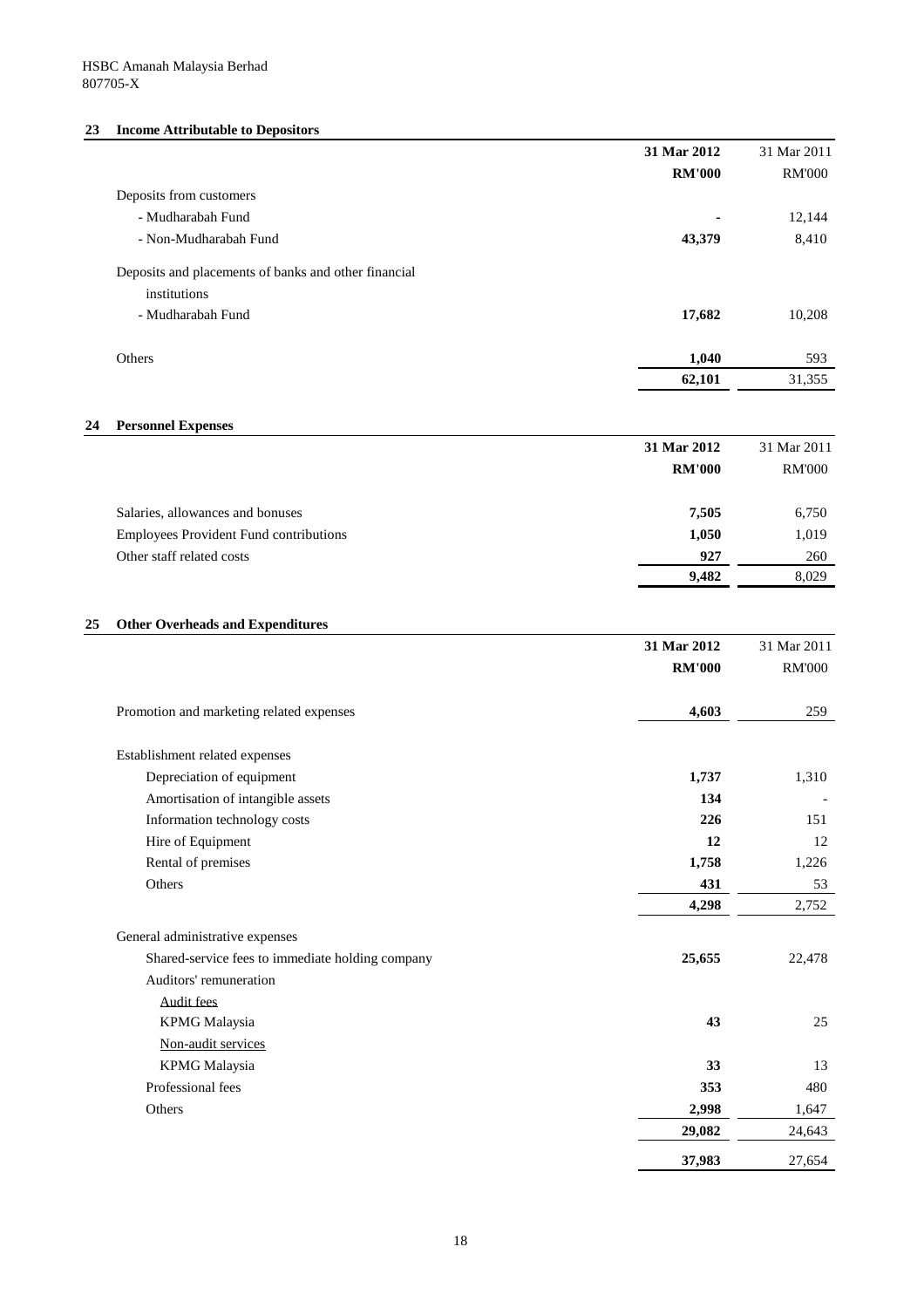# **26 Capital Adequacy**

|                                                   | 31 Mar 2012   | 31 Dec 2011   |
|---------------------------------------------------|---------------|---------------|
|                                                   | <b>RM'000</b> | <b>RM'000</b> |
| Tier 1 capital                                    |               |               |
| Paid-up ordinary share capital                    | 50,000        | 50,000        |
| Share premium                                     | 610,000       | 610,000       |
| Retained profits                                  | 191,354       | 153,216       |
| Statutory reserve                                 | 50,000        | 50,000        |
|                                                   | 901,354       | 863,216       |
| Deferred tax adjustments                          | (30, 194)     | (678)         |
| Total Tier 1 capital                              | 871,160       | 862,538       |
| Tier 2 capital<br>Collective impairment allowance | 26,431        | 115,300       |
| Regulatory reserve                                | 77,300        |               |
| Total Tier 2 capital                              | 103,731       | 115,300       |
| <b>Capital base</b>                               | 974,891       | 977,838       |
| Core capital ratio                                | 10.0%         | 10.5%         |
| Risk-weighted capital ratio                       | 11.2%         | 11.9%         |

*The capital ratios have been computed in accordance with the Capital Adequacy Framework for Islamic Banks (CAFIB).*

Breakdown of risk-weighted assets ("RWA") in the various categories of risk weighted:

|                                |                          | 31 Mar 2012   |               | 31 Dec 2011   |  |
|--------------------------------|--------------------------|---------------|---------------|---------------|--|
|                                | <b>Principal</b>         | Risk-weighted | Principal     | Risk-weighted |  |
|                                | <b>RM'000</b>            | <b>RM'000</b> | <b>RM'000</b> | <b>RM'000</b> |  |
| Total RWA for credit risk      | 13,376,081               | 8,009,780     | 11.629.129    | 7,546,956     |  |
| Total RWA for market risk      | $\overline{\phantom{0}}$ | 56,292        | -             | 100,942       |  |
| Total RWA for operational risk | ۰                        | 618,327       |               | 580,027       |  |
|                                | 13,376,081               | 8,684,399     | 11.629.129    | 8,227,925     |  |
|                                |                          |               |               |               |  |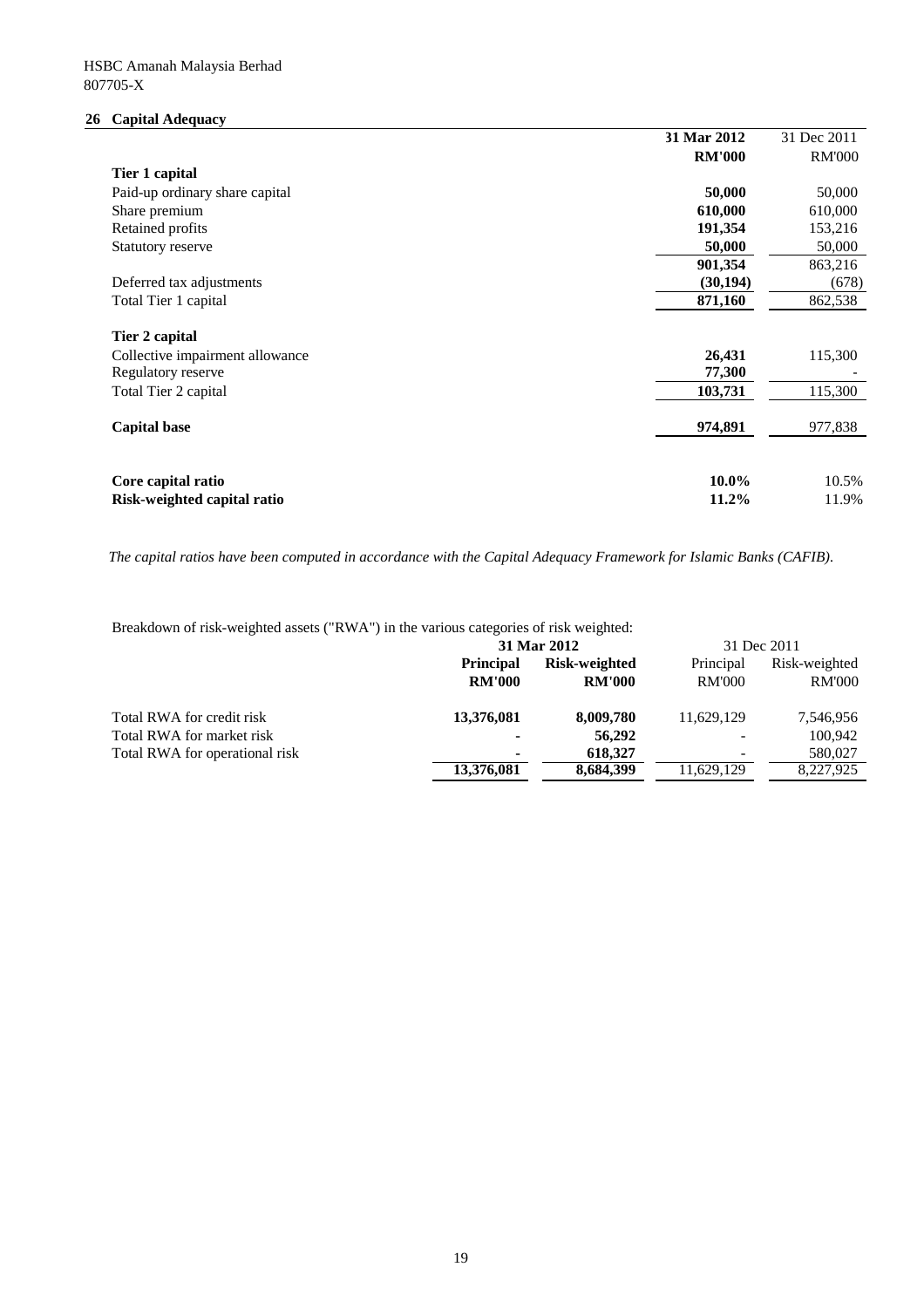## **27 Commitments and Contingencies**

The table below shows the contract or underlying principal amounts, positive fair value of derivative contracts, credit equivalent amounts and risk weighted amounts of unmatured off-balance sheet transactions as at balance sheet date. The underlying principal amounts indicate the volume of business outstanding and do not represent amounts at risk.

|                                                             |                                             | <b>Positive fair</b>                                 |                                                          |                                                      |
|-------------------------------------------------------------|---------------------------------------------|------------------------------------------------------|----------------------------------------------------------|------------------------------------------------------|
| 31 Mar 2012                                                 | <b>Principal</b><br>amount<br><b>RM'000</b> | value of<br>derivative<br>contracts<br><b>RM'000</b> | <b>Credit</b><br>equivalent<br>amount *<br><b>RM'000</b> | <b>Risk</b><br>weighted<br>amount *<br><b>RM'000</b> |
| Direct credit substitutes                                   | 525,162                                     |                                                      | 525,162                                                  | 469,941                                              |
| Transaction-related contingent items                        | 558,886                                     |                                                      | 279,443                                                  | 256,630                                              |
| Short-term self-liquidating trade-<br>related contingencies | 19,684                                      |                                                      | 3,937                                                    | 3,381                                                |
| Irrevocable commitments to extend credit                    |                                             |                                                      |                                                          |                                                      |
| - Maturity not exceeding one year                           | 1,570,938                                   |                                                      | 314,188                                                  | 297,580                                              |
| - Maturity exceeding one year                               | 85,110                                      |                                                      | 42,555                                                   | 41,162                                               |
| Unutilised credit card lines                                | 891,409                                     |                                                      | 178,282                                                  | 133,711                                              |
| Sell and buy back agreement                                 | 241,659                                     |                                                      | 241,659                                                  | 241,659                                              |
| Equity related contracts                                    |                                             |                                                      |                                                          |                                                      |
| - One year to less than five years                          | 250,759                                     | 7,855                                                | 27,595                                                   | 8,131                                                |
| Profit rate related contracts                               |                                             |                                                      |                                                          |                                                      |
| - One year to less than five years                          | 1,529,971                                   | 13,916                                               | 71,745                                                   | 40,396                                               |
| Foreign exchange related contracts                          |                                             |                                                      |                                                          |                                                      |
| - Less than one year                                        | 270,213                                     | 1,557                                                | 5,932                                                    | 4,177                                                |
|                                                             | 5,943,791                                   | 23,328                                               | 1,690,498                                                | 1,496,768                                            |

**Note 16**

|                                          |                                      | Positive fair                                        |                                                     |                                                        |
|------------------------------------------|--------------------------------------|------------------------------------------------------|-----------------------------------------------------|--------------------------------------------------------|
| 31 Dec 2011                              | Principal<br>amount<br><b>RM'000</b> | value of<br>derivative<br>contracts<br><b>RM'000</b> | Credit<br>equivalent<br>amount $*$<br><b>RM'000</b> | <b>Risk</b><br>weighted<br>amount $*$<br><b>RM'000</b> |
| Direct credit substitutes                | 461,660                              |                                                      | 461,660                                             | 404,287                                                |
| Transaction-related contingent items     | 531,060                              |                                                      | 265,530                                             | 257,691                                                |
| Short-term self-liquidating trade-       |                                      |                                                      |                                                     |                                                        |
| related contingencies                    | 32,928                               |                                                      | 6,586                                               | 4,745                                                  |
| Irrevocable commitments to extend credit |                                      |                                                      |                                                     |                                                        |
| - Maturity not exceeding one year        | 1,314,320                            |                                                      | 262,864                                             | 246,185                                                |
| - Maturity exceeding one year            | 133,435                              |                                                      | 26,687                                              | 26,251                                                 |
| Unutilised credit card lines             | 885,773                              |                                                      | 177,155                                             | 132,866                                                |
| Sell and buy back agreement              | 192,401                              |                                                      | 192,401                                             | 192,401                                                |
| Equity related contracts                 |                                      |                                                      |                                                     |                                                        |
| - One year to less than five years       | 206,474                              | 5,192                                                | 21,710                                              | 5,138                                                  |
| Profit rate related contracts            |                                      |                                                      |                                                     |                                                        |
| - One year to less than five years       | 1,551,362                            | 24,102                                               | 73,052                                              | 41,410                                                 |
| Foreign exchange related contracts       |                                      |                                                      |                                                     |                                                        |
| - Less than one year                     | 226,145                              | 1,691                                                | 5,783                                               | 4,003                                                  |
|                                          | 5,535,558                            | 30,985                                               | 1,493,428                                           | 1,314,977                                              |
|                                          |                                      |                                                      |                                                     |                                                        |

Note 16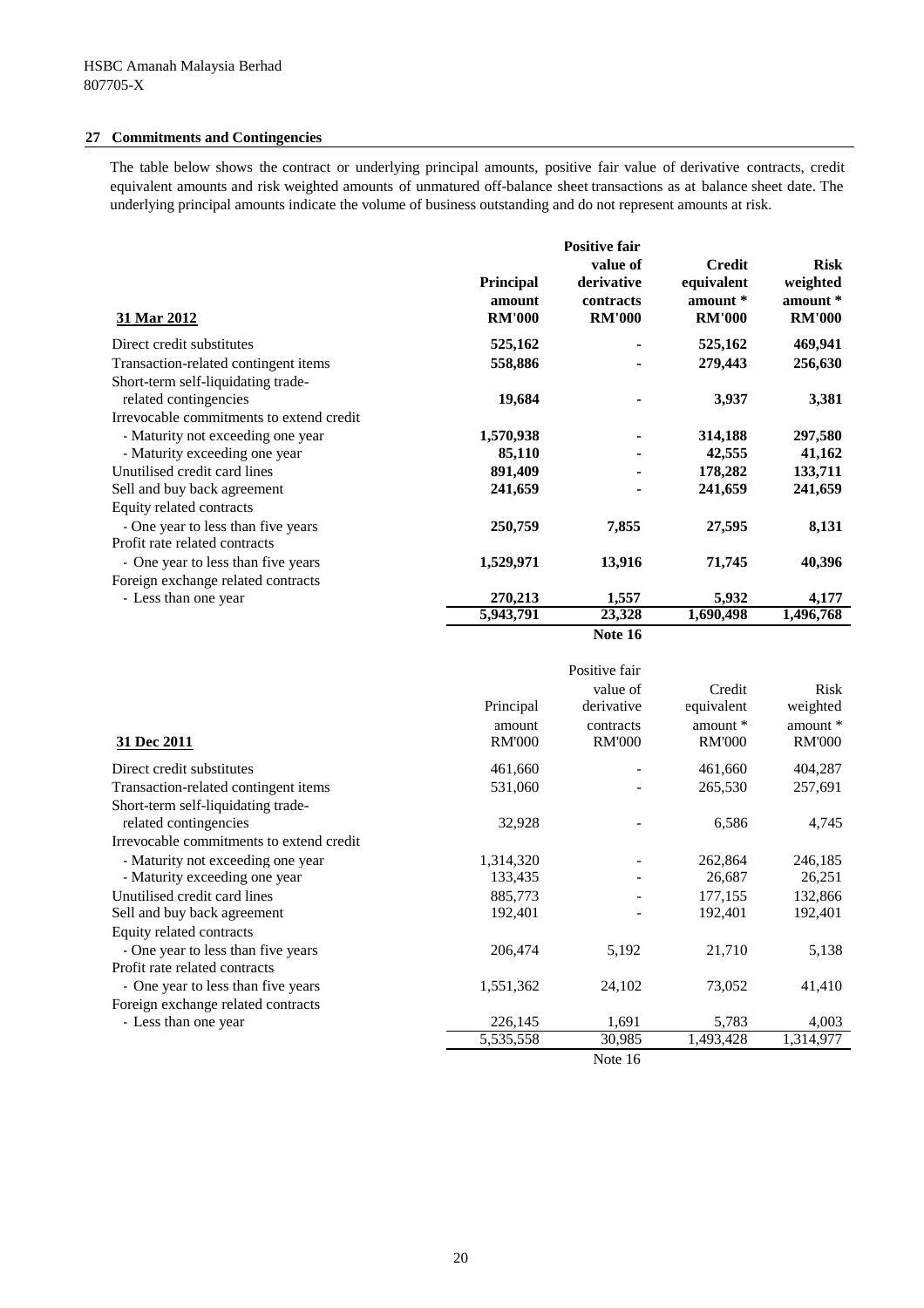## **28 Explanation of transition to MFRSs**

As stated in note 2, these are the Bank's first interim financial statements prepared in accordance with MFRSs.

In preparing its opening MFRS statement of financial position, the Bank has adjusted amounts reported previously in financial statements prepared in accordance with the previous FRSs. An explanation of how the transtition from previous FRSs to the new MFRSs has affected the Bank's financial position is set out in the following table and notes that accompany these tables.

# **(i) Reconciliation of financial position**

|                                              |             | <b>FRSs</b>   | <b>Effect</b> of<br>transition<br>to MFRSs<br>1 Jan 2012 | <b>MFRSs</b>  |
|----------------------------------------------|-------------|---------------|----------------------------------------------------------|---------------|
|                                              | <b>Note</b> | <b>RM'000</b> | <b>RM'000</b>                                            | <b>RM'000</b> |
| <b>Assets</b>                                |             |               |                                                          |               |
| Cash and short-term funds                    |             | 1,536,792     |                                                          | 1,536,792     |
| Financial Assets Held-for-Trading            |             | 216,716       |                                                          | 216,716       |
| Financial Investments Available-for-Sale     |             | 422,086       |                                                          | 422,086       |
| Financing and advances                       | 28(ii)(a)   | 7,546,346     | 36,663                                                   | 7,583,009     |
| Other assets                                 | 28(ii)(b)   | 212,308       | (10, 535)                                                | 201,773       |
| Statutory deposits with Bank Negara Malaysia |             | 228,562       |                                                          | 228,562       |
| Equipment                                    |             | 18,926        |                                                          | 18,926        |
| Intangible assets                            |             | 461           |                                                          | 461           |
| Deferred tax assets                          | 28(ii)(c)   | 15,182        | 14,964                                                   | 30,146        |
| <b>Total Assets</b>                          |             | 10,197,379    | 41,092                                                   | 10,238,471    |
| <b>Liabilities</b>                           |             |               |                                                          |               |
| Deposits from customers                      | 28(ii)(b)   | 5,476,252     | (2,652)                                                  | 5,473,600     |
| Deposits and placements from banks           |             |               |                                                          |               |
| and other financial institutions             |             | 3,740,525     |                                                          | 3,740,525     |
| Bills and acceptances payable                |             | 7,600         |                                                          | 7,600         |
| Other liabilities                            | 28(ii)(b)   | 102,105       | (9,007)                                                  | 93,098        |
| Provision for taxation                       | 28(ii)(c)   | 6,838         | 13,769                                                   | 20,607        |
| <b>Total Liabilities</b>                     |             | 9,333,320     | 2,110                                                    | 9,335,430     |
| <b>Shareholder's Equity</b>                  |             |               |                                                          |               |
| Share capital                                |             | 50,000        |                                                          | 50,000        |
| Reserves                                     | 28(ii)(d)   | 814,059       | 38,982                                                   | 853,041       |
| <b>Total Shareholder's Equity</b>            |             | 864,059       | 38,982                                                   | 903,041       |
| Total Liabilities and Shareholder's Equity   |             | 10,197,379    | 41,092                                                   | 10,238,471    |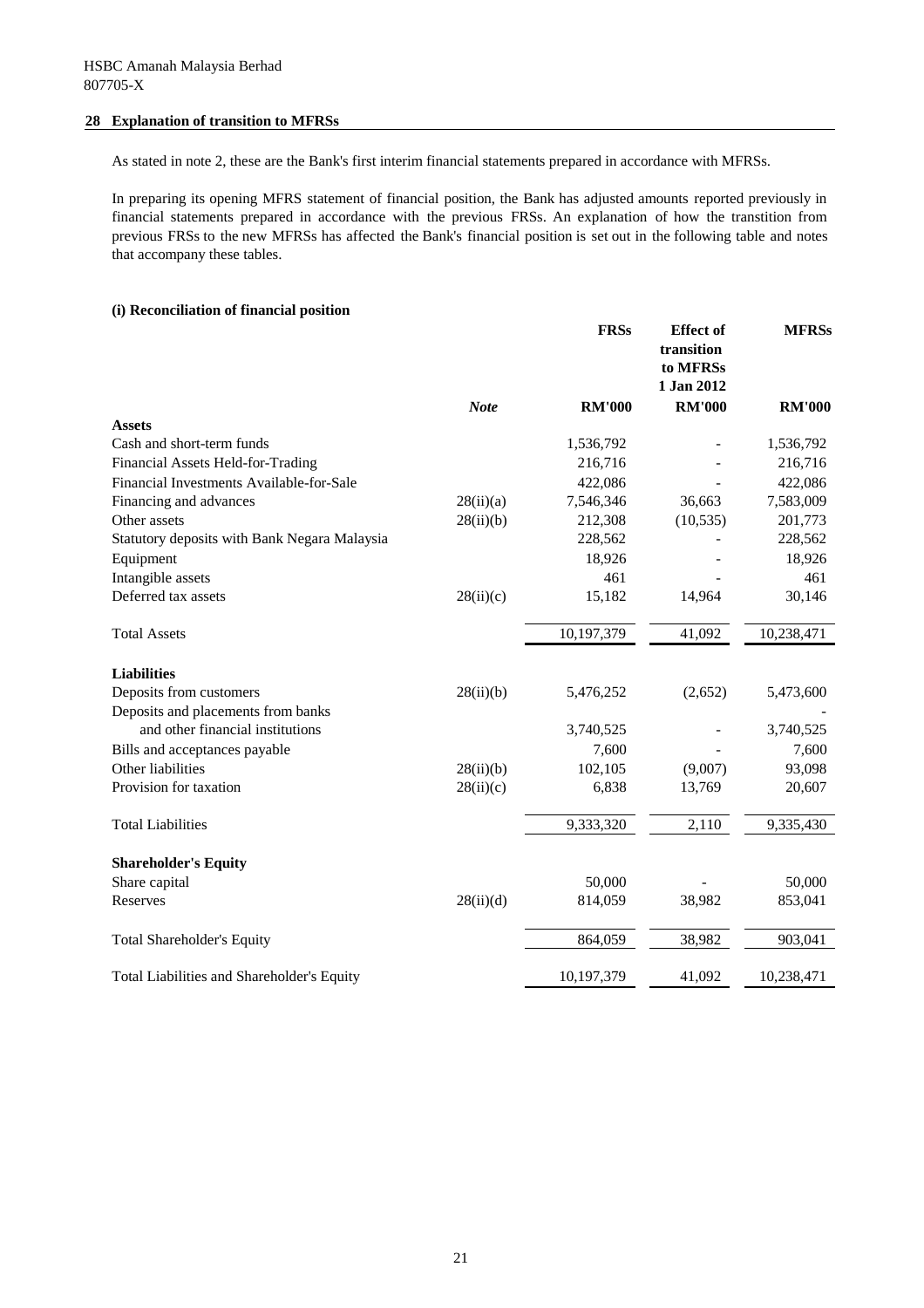## **28 Explanation of transition to MFRSs (Cont'd)**

### **(ii) Explanation of transition to MFRSs**

### **Notes to reconciliation of financial position**

### **(a) Financing and advances**

The changes that affected financing and advances are as follows:

|                                             | <b>Note</b> | <b>RM'000</b> |
|---------------------------------------------|-------------|---------------|
| Adjustment to collective impairment ("CIP") | 15(ii)      | 74.389        |
| Adjustment to individual impairment ("IIP") | 15(ii)      | 36,288        |
| Provision for regulatory reserves           | 15(ii)      | (74, 014)     |
| Adjustment to increase retained earnings    | 28(ii)(d)   | 36,663        |

In the previous years, collective impairment provisions were based on a percentage (1.5%) of the total outstanding financing portfolio net of individual impairment provisions to cover future potential losses from the financing and advances portfolio. Upon transition to MFRSs, the Bank adopted a MFRS compliant CIP model where collective impairment provisions are set aside to cover financing losses incurred but the financing has not been individually identified as impaired at reporting date. Additionally, impairment provisions for homogeneous groups of financing that are not considered individually significant are now computed under appropriate CIP models instead of being individually assessed. The accounting policy for collective impairment of financing and advances after the transition to MFRSs is disclosed in Note 2(a).

### **(b) Other assets, other liabilities and deposits from customers**

|                                              | <b>Note</b> | <b>RM'000</b> |
|----------------------------------------------|-------------|---------------|
| Other assets:                                |             |               |
| Decrease in derivative financial assets      | 16          | (10, 535)     |
| <b>Other liabilities:</b>                    |             |               |
| Decrease in derivative financial liabilities | 19          | (9,007)       |
| <b>Deposit from customers:</b>               |             |               |
| Decrease in structured deposits              | 18(i)       | (2,652)       |
| Adjustment to increase retained earnings     | 28(ii)(d)   | 1.124         |

In the previous years, structured deposits were measured at amortised cost using the effective profit method. Upon transition to MFRSs, structured deposits are classified as "trading liabilities" and measured at fair value. The accounting policy for the fair value measurement of structured deposits is as disclosed in the audited financial statements of the Bank as at and for the financial year ended 31 December 2011, under Note 3(e)(vi).

### **(c) Deferred tax assets and provision for taxation**

| <b>Note</b>                                                                               | <b>RM'000</b> |
|-------------------------------------------------------------------------------------------|---------------|
| Deferred tax assets                                                                       |               |
| Deferred tax assets recognised on collective impairment provisions                        |               |
| Deferred tax assets recognised on regulatory reserves provision                           |               |
| <b>Provision for taxation</b>                                                             |               |
| Increased provision for tax liability upon positive fair valuation of structured deposits |               |
| Increased provision for tax liability upon decrease in CIP and IIP                        | 13,488        |
| Adjustment to decrease retained earnings<br>28(ii)(d)                                     | (1,195)       |

The decrease in collective impairment provision resulted in higher deferred tax recognised. Provision for tax liability increased upon positive fair valuation of structured deposits and decrease in CIP and IIP.

### **(d) Retained earnings**

|                                                             | <b>Note</b> | <b>RM'000</b> |
|-------------------------------------------------------------|-------------|---------------|
| Financing and advances                                      | 28(ii)(a)   | 36,663        |
| Other assets, other liabilities and deposits from customers | 28(ii)(b)   | 1.124         |
| Deferred tax assets and provision for taxation              | 28(ii)(c)   | 1.195         |
| Adjustment to increase retained earnings                    |             | 38,982        |